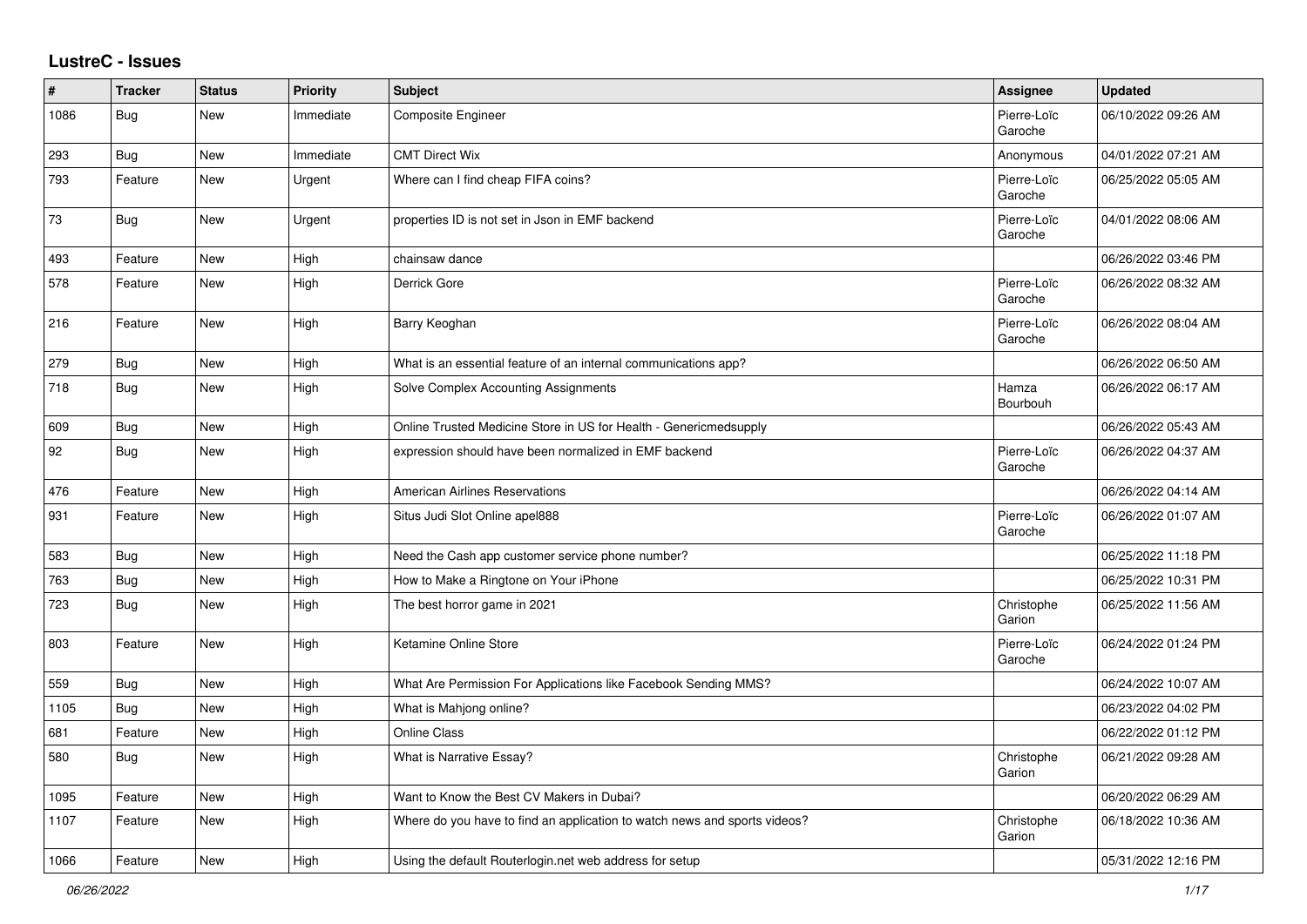| $\#$ | <b>Tracker</b> | <b>Status</b> | <b>Priority</b> | <b>Subject</b>                                                         | Assignee               | <b>Updated</b>      |
|------|----------------|---------------|-----------------|------------------------------------------------------------------------|------------------------|---------------------|
| 1005 | <b>Bug</b>     | New           | High            | Nursing Assignment Help in UK                                          |                        | 05/13/2022 05:33 PM |
| 713  | Bug            | <b>New</b>    | High            | Why Cupcake 2048 is a addictive game?                                  | Pierre-Loïc<br>Garoche | 04/01/2022 09:34 AM |
| 273  | <b>Bug</b>     | New           | High            | assignment help online                                                 |                        | 04/01/2022 08:17 AM |
| 96   | Bug            | Resolved      | High            | Lustrec installation failed                                            | Pierre-Loïc<br>Garoche | 04/01/2022 08:11 AM |
| 152  | Bug            | <b>New</b>    | High            | professional bridal makeup artist                                      | Christophe<br>Garion   | 04/01/2022 08:01 AM |
| 501  | <b>Bug</b>     | New           | Normal          | How Do I Annihilate Cash App Transfer Failed Problems Effectively      | Pierre-Loïc<br>Garoche | 06/26/2022 04:03 PM |
| 507  | <b>Bug</b>     | New           | Normal          | central.bitdefender.com                                                |                        | 06/26/2022 03:58 PM |
| 380  | Bug            | New           | Normal          | Moving Services in McLean VA                                           |                        | 06/26/2022 03:57 PM |
| 126  | Feature        | New           | Normal          | Stussy Air Force 1 replica                                             |                        | 06/26/2022 03:57 PM |
| 74   | Bug            | New           | Normal          | const is not supported inside contract                                 | Pierre-Loïc<br>Garoche | 06/26/2022 03:47 PM |
| 508  | Bug            | New           | Normal          | hire a professional dissertation help                                  |                        | 06/26/2022 03:38 PM |
| 511  | Feature        | New           | Normal          | Fashion                                                                | Anonymous              | 06/26/2022 03:33 PM |
| 234  | Bug            | <b>New</b>    | Normal          | My Personal Experience With the College Writing Services               |                        | 06/26/2022 03:30 PM |
| 732  | Bug            | New           | Normal          | Get rectifications steps about why cash app transfer failed            |                        | 06/26/2022 03:28 PM |
| 496  | <b>Bug</b>     | New           | Normal          | What is Live NetTV?                                                    |                        | 06/26/2022 03:26 PM |
| 797  | Bug            | <b>New</b>    | Normal          | Psychedelic                                                            | Christophe<br>Garion   | 06/26/2022 03:26 PM |
| 515  | Bug            | New           | Normal          | Fragment Nike Dunk High Tokyo Fake                                     |                        | 06/26/2022 03:25 PM |
| 246  | <b>Bug</b>     | New           | Normal          | The Beast App                                                          |                        | 06/26/2022 03:24 PM |
| 219  | Bug            | New           | Normal          | Free Ringtones for Cell Phones.                                        |                        | 06/26/2022 03:23 PM |
| 284  | Bug            | <b>New</b>    | Normal          | All About Cash App Transfer Fail Problems                              |                        | 06/26/2022 03:15 PM |
| 193  | <b>Bug</b>     | New           | Normal          | 18% Discount on Homeopathic medicines                                  |                        | 06/26/2022 03:13 PM |
| 674  | <b>Bug</b>     | New           | Normal          | The best game in 2021                                                  | Pierre-Loïc<br>Garoche | 06/26/2022 03:10 PM |
| 478  | Feature        | New           | Normal          | Is it safe to install third-party WhatsApp GB?                         |                        | 06/26/2022 03:03 PM |
| 218  | Bug            | New           | Normal          | Popular Educational trends                                             |                        | 06/26/2022 03:01 PM |
| 1077 | <b>Bug</b>     | New           | Normal          | Les excellentes façons d'utiliser ces images                           |                        | 06/26/2022 02:59 PM |
| 158  | <b>Bug</b>     | New           | Normal          | dfghj zcvgh                                                            |                        | 06/26/2022 02:58 PM |
| 592  | <b>Bug</b>     | New           | Normal          | Deezer Premium APK - Baixe músicas de qualquer lugar do mundo de graça |                        | 06/26/2022 02:55 PM |
| 519  | <b>Bug</b>     | New           | Normal          | Are you finding online UK Assignment writers?                          |                        | 06/26/2022 02:55 PM |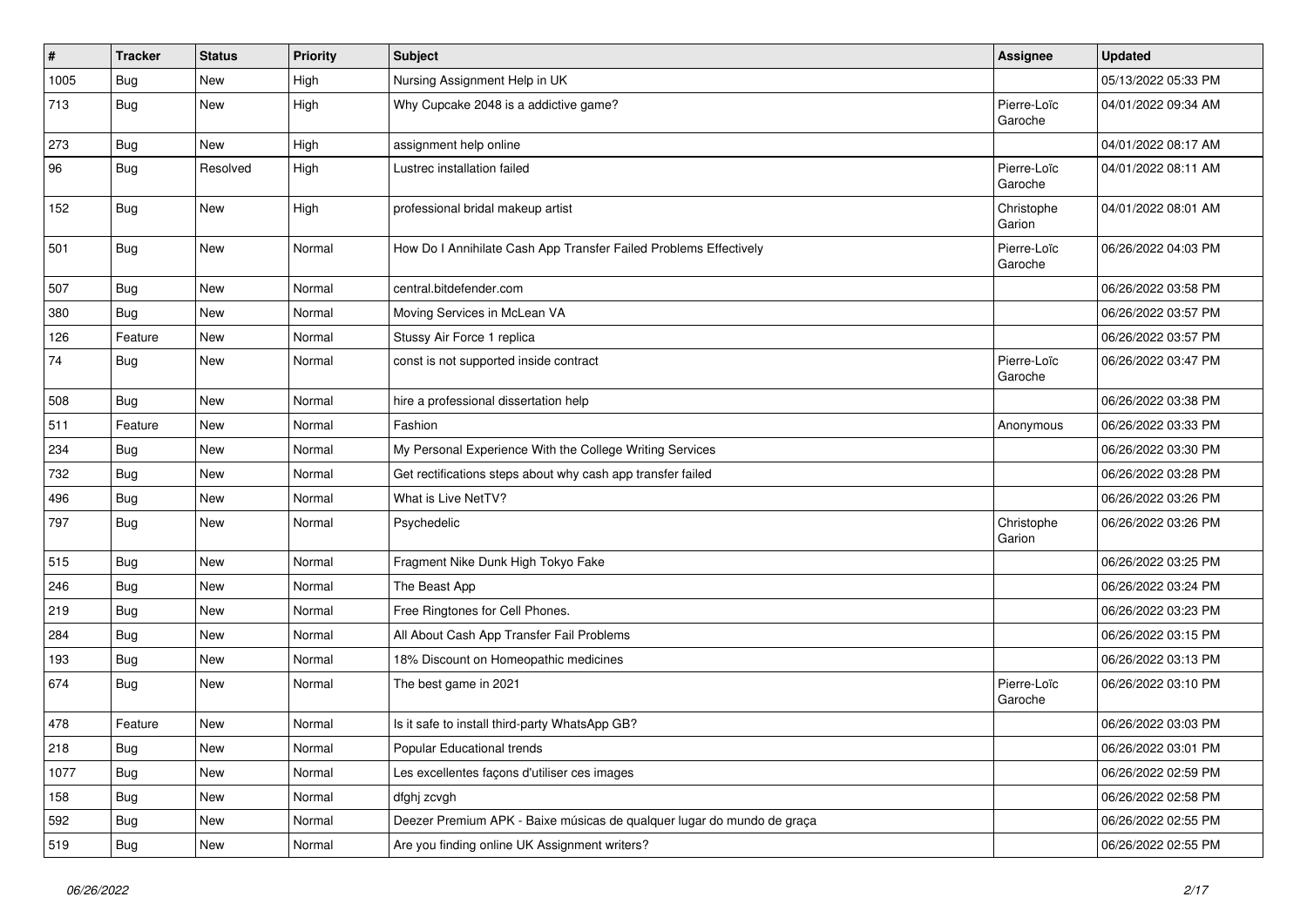| $\vert$ # | <b>Tracker</b> | <b>Status</b> | <b>Priority</b> | <b>Subject</b>                                                       | <b>Assignee</b>        | <b>Updated</b>      |
|-----------|----------------|---------------|-----------------|----------------------------------------------------------------------|------------------------|---------------------|
| 649       | Feature        | New           | Normal          | Pear Health Benefits                                                 |                        | 06/26/2022 02:53 PM |
| 497       | Bug            | <b>New</b>    | Normal          | Fake Nike Dunk Low Off-White Lot 50                                  |                        | 06/26/2022 02:49 PM |
| 789       | <b>Bug</b>     | New           | Normal          | Full version                                                         |                        | 06/26/2022 02:47 PM |
| 247       | <b>Bug</b>     | New           | Normal          | best 4 Channel Amp                                                   |                        | 06/26/2022 02:47 PM |
| 312       | <b>Bug</b>     | <b>New</b>    | Normal          | Stain Protection Services in Virginia Beach VA                       |                        | 06/26/2022 02:46 PM |
| 582       | <b>Bug</b>     | New           | Normal          | Cash App Won't Let Me Send Money If There Is A Low Balance Available | Pierre-Loïc<br>Garoche | 06/26/2022 02:39 PM |
| 119       | Bug            | <b>New</b>    | Normal          | klhjigyu                                                             |                        | 06/26/2022 02:31 PM |
| 494       | <b>Bug</b>     | New           | Normal          | <b>Buy Discussion Post</b>                                           |                        | 06/26/2022 02:29 PM |
| 525       | Bug            | <b>New</b>    | Normal          | If you don't have a QR code: How to activate cash app card in app    |                        | 06/26/2022 02:27 PM |
| 183       | Bug            | <b>New</b>    | Normal          | Nursing Assignment Help Online                                       |                        | 06/26/2022 02:25 PM |
| 237       | Feature        | <b>New</b>    | Normal          | HP Printer Assistant Software   Download & Install HP Assistant      |                        | 06/26/2022 02:24 PM |
| 503       | <b>Bug</b>     | New           | Normal          | Youtube Premium Apk free download for Android                        |                        | 06/26/2022 02:23 PM |
| 513       | Bug            | <b>New</b>    | Normal          | Unlock cash app account using the easy steps:                        | Anonymous              | 06/26/2022 02:22 PM |
| 822       | Bug            | <b>New</b>    | Normal          | Dowload Your Boyfriend Game                                          |                        | 06/26/2022 02:21 PM |
| 250       | <b>Bug</b>     | New           | Normal          | Reviews of phone ringtones                                           |                        | 06/26/2022 02:11 PM |
| 573       | Bug            | New           | Normal          | Experimente lo mejor en la aplicación Apk de juegos gratis           |                        | 06/26/2022 02:11 PM |
| 531       | Bug            | <b>New</b>    | Normal          | Cheap Assignment Writing Service UK                                  | Anonymous              | 06/26/2022 02:10 PM |
| 248       | Bug            | <b>New</b>    | Normal          | Mobile ringtones and attractiveness ringtones                        |                        | 06/26/2022 02:05 PM |
| 278       | Bug            | <b>New</b>    | Normal          | Cash App Help & Solutions - Here You Will Get Better Assistance      |                        | 06/26/2022 02:05 PM |
| 961       | <b>Bug</b>     | New           | Normal          | TeaTv is an Android                                                  |                        | 06/26/2022 02:02 PM |
| 141       | Feature        | <b>New</b>    | Normal          | Something about jerry curly                                          |                        | 06/26/2022 02:02 PM |
| 589       | Bug            | <b>New</b>    | Normal          | How can I get the cash app phone number of customer support?         |                        | 06/26/2022 01:59 PM |
| 180       | Feature        | New           | Normal          | homoeobazaar                                                         |                        | 06/26/2022 01:57 PM |
| 754       | Bug            | <b>New</b>    | Normal          | Cómo descargar tonos gratis de teléfono celular                      |                        | 06/26/2022 01:56 PM |
| 345       | <b>Bug</b>     | New           | Normal          | Stain Protection Services in Chesapeake VA                           |                        | 06/26/2022 01:53 PM |
| 568       | <b>Bug</b>     | New           | Normal          | Instale a versão mais recente do YouTube Premium                     |                        | 06/26/2022 01:53 PM |
| 267       | Bug            | New           | Normal          | How To Use Internet Radio Services To Listen To Your Favorite Songs  |                        | 06/26/2022 01:52 PM |
| 768       | Bug            | New           | Normal          | Where can you buy best jackets online?                               |                        | 06/26/2022 01:50 PM |
| 175       | Feature        | <b>New</b>    | Normal          | All About Cash App Transfer Fail Problems                            |                        | 06/26/2022 01:45 PM |
| 144       | <b>Bug</b>     | New           | Normal          | curly bob lace front wigs                                            |                        | 06/26/2022 01:44 PM |
| 705       | <b>Bug</b>     | New           | Normal          | wuxiaworld                                                           |                        | 06/26/2022 01:43 PM |
| 784       | <b>Bug</b>     | New           | Normal          | How To Add Money On Cash App Card And Check The Funds?               |                        | 06/26/2022 01:43 PM |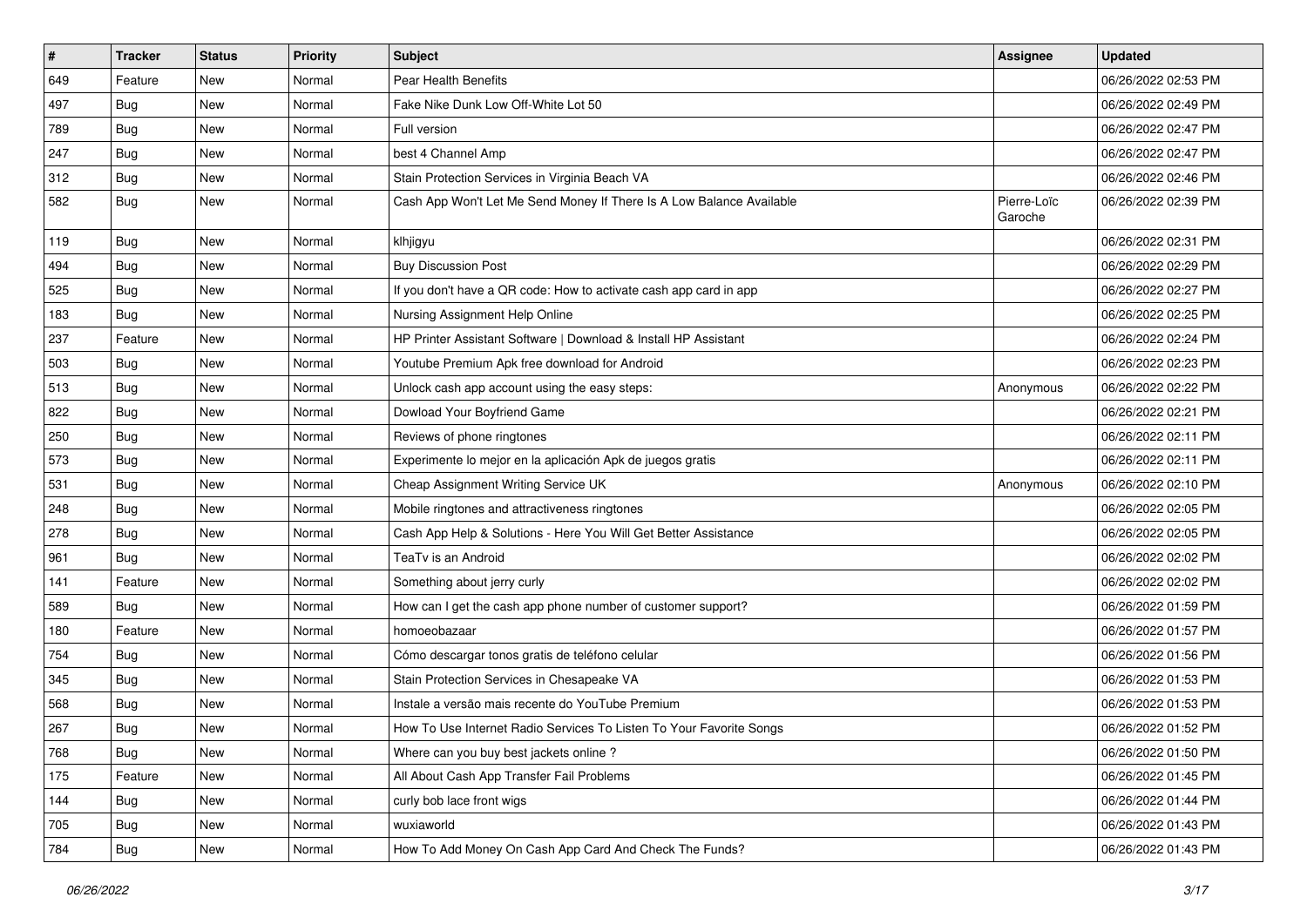| $\vert$ # | <b>Tracker</b> | <b>Status</b> | <b>Priority</b> | <b>Subject</b>                                                            | <b>Assignee</b>        | <b>Updated</b>      |
|-----------|----------------|---------------|-----------------|---------------------------------------------------------------------------|------------------------|---------------------|
| 553       | <b>Bug</b>     | New           | Normal          | Cinema HD APK - Free Movie Enjoyment App on Android                       |                        | 06/26/2022 01:39 PM |
| 151       | Feature        | <b>New</b>    | Normal          | Law Essay Writing Service - Assignments Planet                            |                        | 06/26/2022 01:33 PM |
| 487       | <b>Bug</b>     | New           | Normal          | Cheap Fake Dunks                                                          |                        | 06/26/2022 01:31 PM |
| 699       | Bug            | New           | Normal          | Would you be able to utilize Cash App Twitch?                             |                        | 06/26/2022 01:31 PM |
| 735       | Bug            | <b>New</b>    | Normal          | A quick fix of how to get money back from cash app stocks                 |                        | 06/26/2022 01:31 PM |
| 773       | Bug            | New           | Normal          | Spades - Play online free                                                 |                        | 06/26/2022 01:26 PM |
| 265       | Bug            | New           | Normal          | 3 Faq's On Downloading To Your Apple Ipod                                 |                        | 06/26/2022 01:26 PM |
| 146       | <b>Bug</b>     | New           | Normal          | bayabais                                                                  |                        | 06/26/2022 01:26 PM |
| 469       | <b>Bug</b>     | New           | Normal          | Germs Removal Westchester MA                                              |                        | 06/26/2022 01:24 PM |
| 623       | Bug            | <b>New</b>    | Normal          | Listen to online radio stations for mobile phones                         |                        | 06/26/2022 01:20 PM |
| 292       | <b>Bug</b>     | New           | Normal          | Venmo to Cash App Transfer Of Money- Explore Here                         |                        | 06/26/2022 01:20 PM |
| 640       | Bug            | New           | Normal          | play game with me                                                         |                        | 06/26/2022 01:19 PM |
| 759       | Bug            | <b>New</b>    | Normal          | Canon IJ Network Tool                                                     | Pierre-Loïc<br>Garoche | 06/26/2022 01:17 PM |
| 523       | Bug            | <b>New</b>    | Normal          | What Is The Right Google Account Recovery Aid To Regain Account Access?   | Pierre-Loïc<br>Garoche | 06/26/2022 01:15 PM |
| 687       | <b>Bug</b>     | <b>New</b>    | Normal          | How to use twitch.tv/activate?                                            |                        | 06/26/2022 01:15 PM |
| 1018      | Bug            | <b>New</b>    | Normal          | So erhalten Sie ein kostenloses Hörbuch                                   |                        | 06/26/2022 01:15 PM |
| 694       | Bug            | New           | Normal          | How to Get Guidance On How To Cash App Withdrawal Limit?                  | Christophe<br>Garion   | 06/26/2022 01:15 PM |
| 510       | Feature        | <b>New</b>    | Normal          | Fashion                                                                   | Anonymous              | 06/26/2022 01:11 PM |
| 88        | <b>Bug</b>     | New           | Normal          | kind2 output: When for node arguments                                     | Pierre-Loïc<br>Garoche | 06/26/2022 01:11 PM |
| 555       | Bug            | <b>New</b>    | Normal          | web design development in hyderabad                                       |                        | 06/26/2022 01:08 PM |
| 798       | <b>Bug</b>     | <b>New</b>    | Normal          | Who Is an ETL Engineer                                                    |                        | 06/26/2022 01:07 PM |
| 537       | Bug            | <b>New</b>    | Normal          | Get tech assistance with customer support on ATT Yahoo email login issue. |                        | 06/26/2022 01:06 PM |
| 157       | <b>Bug</b>     | New           | Normal          | Forget cash app pin                                                       |                        | 06/26/2022 01:04 PM |
| 529       | Bug            | New           | Normal          | Thop TV APK - Free Download for Android                                   |                        | 06/26/2022 01:03 PM |
| 664       | <b>Bug</b>     | New           | Normal          | Tea TV Apk Download - The Best Way to Watch Movies Offline                |                        | 06/26/2022 12:59 PM |
| 289       | <b>Bug</b>     | New           | Normal          | Recover Yahoo Mail Forgotten Password - Explore Kanata Chinese            |                        | 06/26/2022 12:59 PM |
| 811       | Bug            | New           | Normal          | Canon IJ Network Tool                                                     |                        | 06/26/2022 12:58 PM |
| 251       | <b>Bug</b>     | New           | Normal          | All About Cash App Transfer Fail Problems                                 | Pierre-Loïc<br>Garoche | 06/26/2022 12:57 PM |
| 136       | Bug            | New           | Normal          | snappow                                                                   |                        | 06/26/2022 12:51 PM |
| 189       | Bug            | New           | Normal          | <b>College Biology Writing Services</b>                                   |                        | 06/26/2022 12:50 PM |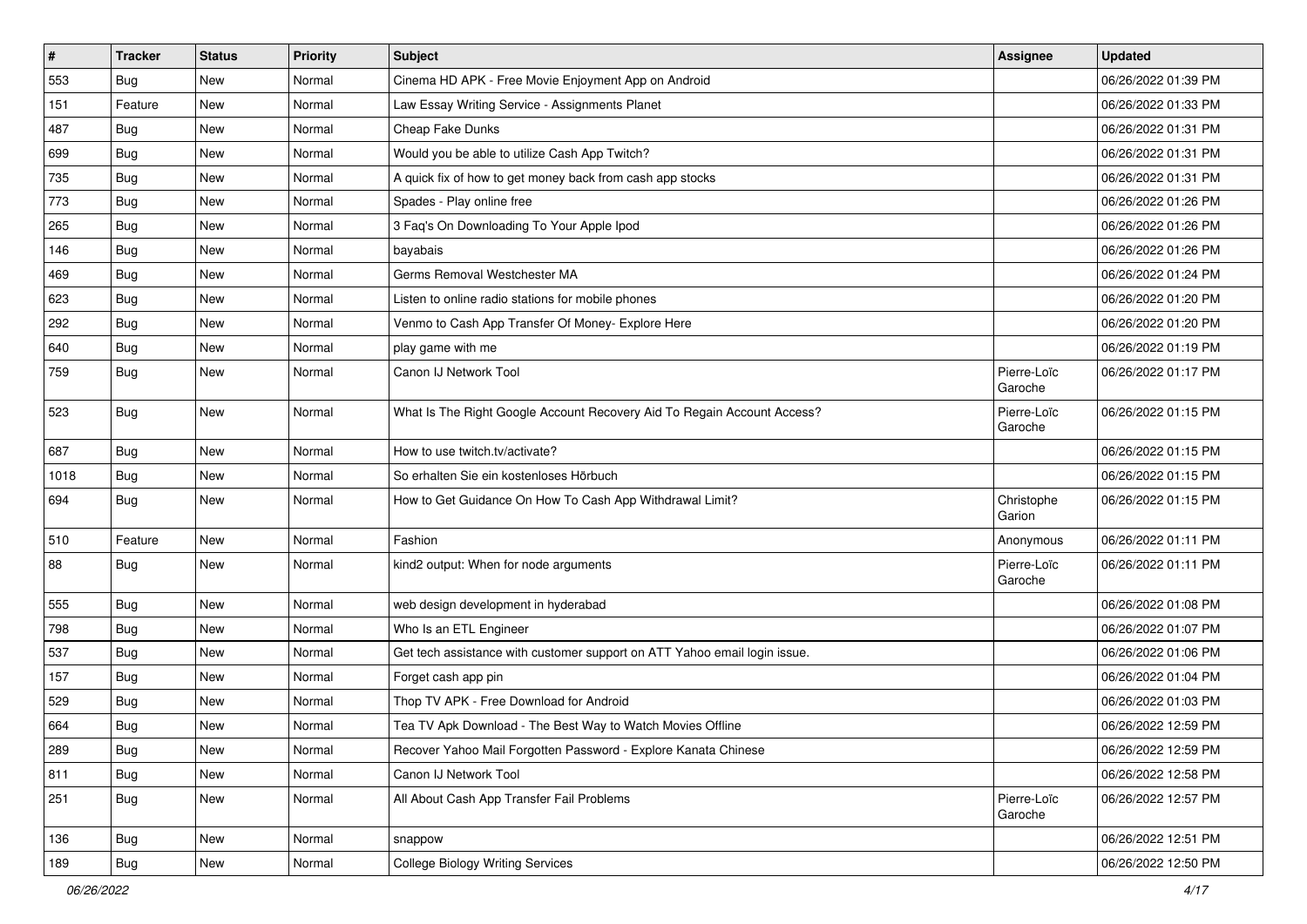| $\pmb{\#}$ | <b>Tracker</b> | <b>Status</b> | <b>Priority</b> | Subject                                                                                | Assignee               | <b>Updated</b>      |
|------------|----------------|---------------|-----------------|----------------------------------------------------------------------------------------|------------------------|---------------------|
| 922        | Bug            | New           | Normal          | Why Is The Need For Assignment Writing Services?                                       |                        | 06/26/2022 12:42 PM |
| 228        | Bug            | <b>New</b>    | Normal          | Why Does Cash App Transaction Failed? - Here Is the Answer                             |                        | 06/26/2022 12:40 PM |
| 275        | Bug            | New           | Normal          | Activate Cash App Card With Or Without QR - Step By Step Guide                         | Pierre-Loïc<br>Garoche | 06/26/2022 12:33 PM |
| 783        | Bug            | New           | Normal          | How Do I Determine The Reasons And Solutions To Fix Cash App Transfer Failed?          |                        | 06/26/2022 12:30 PM |
| 263        | Feature        | New           | Normal          | Wrecked Car Is Nothing But A Worthless                                                 | Pierre-Loïc<br>Garoche | 06/26/2022 12:27 PM |
| 749        | Bug            | <b>New</b>    | Normal          | The Best Bubble Shooter Game for Android                                               |                        | 06/26/2022 12:12 PM |
| 719        | Bug            | New           | Normal          | How Do I Send \$5000 Through Cash App Account With Ease?                               |                        | 06/26/2022 12:11 PM |
| 941        | <b>Bug</b>     | New           | Normal          | is Disney Now and Disney Plus different?                                               |                        | 06/26/2022 12:10 PM |
| 622        | <b>Bug</b>     | New           | Normal          | CheapestMedsShop   100% Safe Medicines Online in UK & AUS.                             |                        | 06/26/2022 12:06 PM |
| 1115       | <b>Bug</b>     | New           | Normal          | How to access your saved favorite Tiktok                                               |                        | 06/26/2022 12:01 PM |
| 466        | Bug            | New           | Normal          | Floor Stripping Westchester MA                                                         |                        | 06/26/2022 11:57 AM |
| 549        | <b>Bug</b>     | New           | Normal          | Radio Luisteren                                                                        |                        | 06/26/2022 11:56 AM |
| 260        | <b>Bug</b>     | New           | Normal          | Web Design Services Near Me                                                            |                        | 06/26/2022 11:55 AM |
| 75         | <b>Bug</b>     | New           | Normal          | exception File "checks/algebraicLoop.ml", line 368, characters 16-22: Assertion failed |                        | 06/26/2022 11:50 AM |
| 491        | Feature        | New           | Normal          | Automatically download and paste Reddit wallpapers into Windows                        |                        | 06/26/2022 11:49 AM |
| 333        | <b>Bug</b>     | New           | Normal          | Mold Removal Services in Norfolk VA                                                    |                        | 06/26/2022 11:46 AM |
| 264        | Bug            | New           | Normal          | We Buy Your Unwanted Car                                                               | Corentin<br>Lauverjat  | 06/26/2022 11:42 AM |
| 150        | Bug            | New           | Normal          | dfgh                                                                                   |                        | 06/26/2022 11:41 AM |
| 702        | Bug            | New           | Normal          | Avail Chime Customer Service to know How To Get Chime Bank Statement                   |                        | 06/26/2022 11:41 AM |
| 500        | Bug            | <b>New</b>    | Normal          | Simply contact the technical team, to find the solution to cash app refund problems.   | Pierre-Loïc<br>Garoche | 06/26/2022 11:36 AM |
| 194        | <b>Bug</b>     | New           | Normal          | lace closure wigs                                                                      |                        | 06/26/2022 11:34 AM |
| 1120       | Bug            | New           | Normal          | Summary of 5 best coloring apps on phones                                              |                        | 06/26/2022 11:32 AM |
| 231        | Bug            | New           | Normal          | Is the ringtone download difficult or not?                                             | Pierre-Loïc<br>Garoche | 06/26/2022 11:30 AM |
| 777        | Bug            | New           | Normal          | Obtain driving instructions using Google Maps.                                         |                        | 06/26/2022 11:30 AM |
| 209        | Bug            | New           | Normal          | Neglect to access old Cash App account considering message notice issue? Contact help. |                        | 06/26/2022 11:29 AM |
| 522        | Feature        | New           | Normal          | Can You Check App Limits, If Cash app won't let me send money?                         |                        | 06/26/2022 11:29 AM |
| 536        | Bug            | New           | Normal          | How to check the balance on the cash app card                                          | Hamza<br>Bourbouh      | 06/26/2022 11:28 AM |
| 495        | Bug            | New           | Normal          | Twitch Clip Downloader Download Twitch Clips Online 2021                               |                        | 06/26/2022 11:27 AM |
| 230        | Bug            | New           | Normal          | Add Money To Cash App Card - Auto Cash Apps                                            |                        | 06/26/2022 11:25 AM |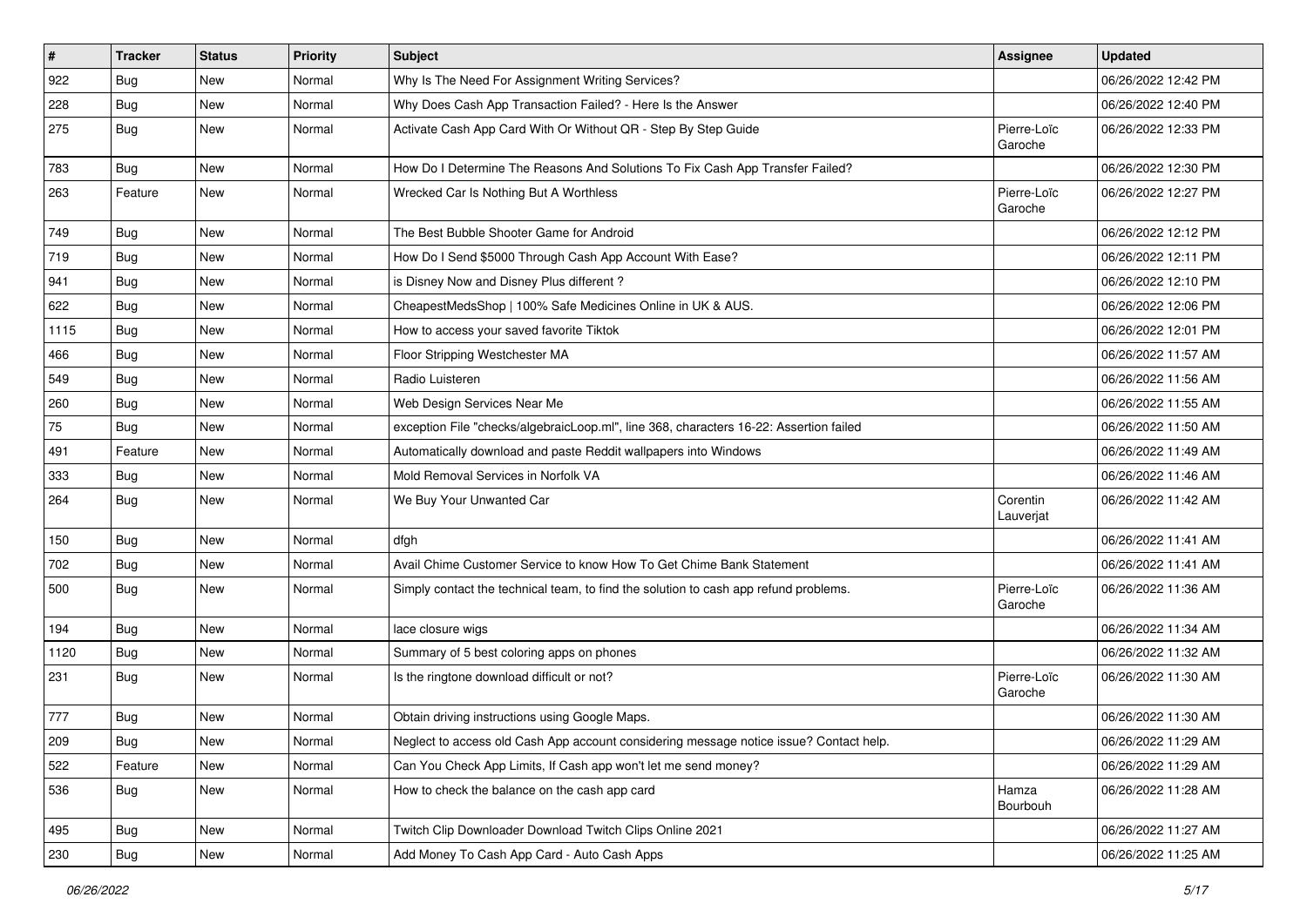| $\pmb{\#}$ | <b>Tracker</b> | <b>Status</b> | <b>Priority</b> | Subject                                                                                  | Assignee  | <b>Updated</b>      |
|------------|----------------|---------------|-----------------|------------------------------------------------------------------------------------------|-----------|---------------------|
| 258        | Bug            | New           | Normal          | Fake Nike Dunk High AMBUSH Deep Royal                                                    |           | 06/26/2022 11:25 AM |
| 698        | Feature        | New           | Normal          | Connect with cash app representative to ask about cash app flip scam                     |           | 06/26/2022 11:24 AM |
| 574        | Bug            | New           | Normal          | How to fix the Epson printer offline issue due to a wired connection?                    |           | 06/26/2022 11:19 AM |
| 620        | <b>Bug</b>     | New           | Normal          | Viagra Meds: Fastest & Quick Delivery On Your Doorstep - USA                             |           | 06/26/2022 11:15 AM |
| 604        | Bug            | <b>New</b>    | Normal          | Idle Game Online                                                                         |           | 06/26/2022 11:11 AM |
| 473        | Bug            | New           | Normal          | Floor Stripping Arlington MA                                                             |           | 06/26/2022 11:10 AM |
| 257        | Bug            | New           | Normal          | Best latte machines                                                                      |           | 06/26/2022 11:07 AM |
| 505        | Bug            | New           | Normal          | www.trendmicro.com/activate                                                              |           | 06/26/2022 11:07 AM |
| 255        | Feature        | New           | Normal          | best doctor for psoriasis                                                                |           | 06/26/2022 11:03 AM |
| 788        | Bug            | <b>New</b>    | Normal          | Intro Maker Mod APK                                                                      |           | 06/26/2022 11:01 AM |
| 541        | <b>Bug</b>     | New           | Normal          | How to fix the cash app payment failed errors?                                           |           | 06/26/2022 11:01 AM |
| 488        | Bug            | New           | Normal          | Quick solution to solve cash app dispute by the technical team                           |           | 06/26/2022 10:58 AM |
| 470        | Bug            | New           | Normal          | Commercial Floor Cleaning Westchester MA                                                 |           | 06/26/2022 10:56 AM |
| 140        | <b>Bug</b>     | New           | Normal          | sugarbalanceusa                                                                          |           | 06/26/2022 10:54 AM |
| 567        | Bug            | <b>New</b>    | Normal          | Singapore assignment help                                                                |           | 06/26/2022 10:52 AM |
| 282        | Bug            | New           | Normal          | Activate Cash App Card: Learn Simple Steps & Fix Errors                                  |           | 06/26/2022 10:39 AM |
| 118        | Bug            | New           | Normal          | golf                                                                                     | Anonymous | 06/26/2022 10:39 AM |
| 696        | Bug            | <b>New</b>    | Normal          | How to Install the TuMangaOnline App                                                     |           | 06/26/2022 10:39 AM |
| 547        | Bug            | New           | Normal          | Get rid of the issue of cash app down by calling experts.                                |           | 06/26/2022 10:38 AM |
| 764        | Bug            | New           | Normal          | What is available to see what I can watch HBO Max?                                       |           | 06/26/2022 10:38 AM |
| 952        | Bug            | New           | Normal          | Canon IJ Network Tool                                                                    |           | 06/26/2022 10:35 AM |
| 577        | Bug            | New           | Normal          | Follow these easy steps to make Admiral Casino Login                                     |           | 06/26/2022 10:30 AM |
| 812        | Feature        | <b>New</b>    | Normal          | canon.com/ijsetup                                                                        |           | 06/26/2022 10:21 AM |
| 168        | <b>Bug</b>     | New           | Normal          | UFC 256 Live Stream Online                                                               |           | 06/26/2022 10:16 AM |
| 662        | Bug            | New           | Normal          | Oreo TV Download - The Easiest Way to Watch Live TV                                      |           | 06/26/2022 10:14 AM |
| 581        | Bug            | New           | Normal          | E-Learning Course Help                                                                   |           | 06/26/2022 10:14 AM |
| 597        | Bug            | New           | Normal          | Universo s / f Download                                                                  |           | 06/26/2022 10:14 AM |
| 169        | <b>Bug</b>     | New           | Normal          | CV Maker - UAE CV Writing Agency                                                         |           | 06/26/2022 10:12 AM |
| 617        | Bug            | New           | Normal          | Buy Vidalista Tablets (Tadalafil) at [\$25 OFF + Free Shipping] Vidalistatablets         |           | 06/26/2022 10:11 AM |
| 214        | Feature        | New           | Normal          | Five Christmas Apps For Apple Users                                                      |           | 06/26/2022 10:10 AM |
| 502        | Bug            | New           | Normal          | Les instructions pour définir des sonneries pour iPhone sont simples et faciles à suivre |           | 06/26/2022 10:10 AM |
| 967        | Feature        | New           | Normal          | stream live nfl games free online                                                        |           | 06/26/2022 10:09 AM |
| 190        | <b>Bug</b>     | New           | Normal          | All About Cash App Transfer Fail Problems                                                |           | 06/26/2022 10:07 AM |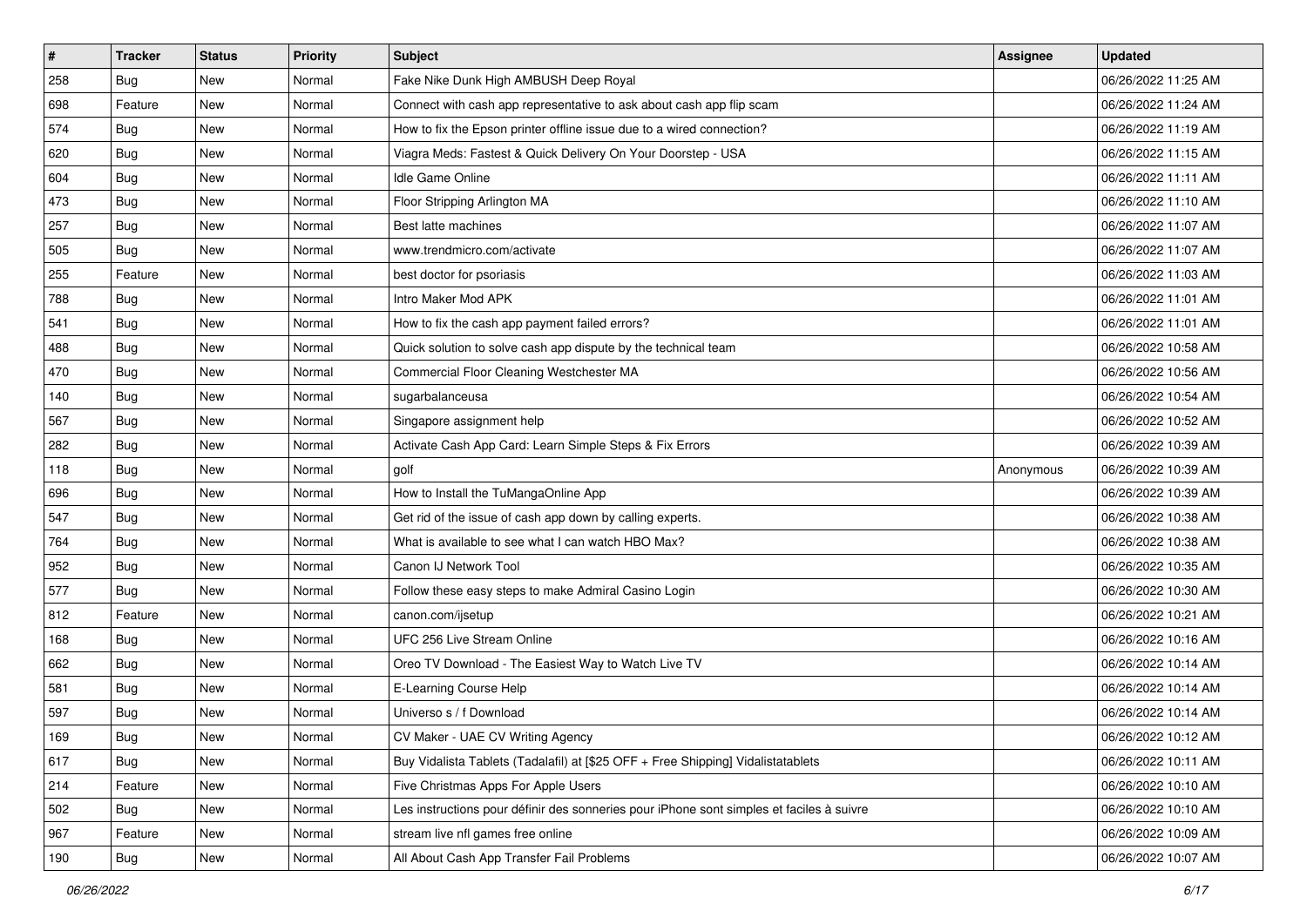| $\vert$ # | <b>Tracker</b> | <b>Status</b> | <b>Priority</b> | <b>Subject</b>                                                                                                                                           | <b>Assignee</b>        | <b>Updated</b>      |
|-----------|----------------|---------------|-----------------|----------------------------------------------------------------------------------------------------------------------------------------------------------|------------------------|---------------------|
| 215       | Bug            | New           | Normal          | How For Top Level Cell Phone For You                                                                                                                     |                        | 06/26/2022 10:03 AM |
| 372       | Bug            | <b>New</b>    | Normal          | Auto Transport Services in Arlington County VA                                                                                                           |                        | 06/26/2022 10:03 AM |
| 184       | <b>Bug</b>     | New           | Normal          | <b>Affordable Business Writing Services</b>                                                                                                              |                        | 06/26/2022 09:46 AM |
| 642       | Bug            | New           | Normal          | thong tin thoi tiet ngay hom nay                                                                                                                         |                        | 06/26/2022 09:45 AM |
| 993       | <b>Bug</b>     | <b>New</b>    | Normal          | IO Games Free Online                                                                                                                                     |                        | 06/26/2022 09:41 AM |
| 652       | Bug            | New           | Normal          | Sesame Health Benefits                                                                                                                                   |                        | 06/26/2022 09:38 AM |
| 400       | Bug            | New           | Normal          | Office Moving Services in Potomac MD                                                                                                                     |                        | 06/26/2022 09:28 AM |
| 799       | <b>Bug</b>     | New           | Normal          | Who Is an ETL Engineer                                                                                                                                   |                        | 06/26/2022 09:27 AM |
| 181       | <b>Bug</b>     | New           | Normal          | <b>Healthcare Custom Writing Services</b>                                                                                                                |                        | 06/26/2022 09:26 AM |
| 989       | Bug            | <b>New</b>    | Normal          | Barewoods Wax Cigar                                                                                                                                      |                        | 06/26/2022 09:19 AM |
| 1111      | <b>Bug</b>     | New           | Normal          | LOLBeans is a fun battle royale game where you race with other players while avoiding obstacles. Reach<br>the end of the course in competitive gameplay! |                        | 06/26/2022 09:17 AM |
| 167       | Bug            | <b>New</b>    | Normal          | instant loan without documents                                                                                                                           | Anonymous              | 06/26/2022 09:16 AM |
| 504       | Bug            | New           | Normal          | A beginner should always look for online Java assignment help!                                                                                           |                        | 06/26/2022 09:15 AM |
| 706       | Bug            | <b>New</b>    | Normal          | How Can You Cancel A Cash App Payment Without Any Prior Information?                                                                                     |                        | 06/26/2022 09:13 AM |
| 770       | <b>Bug</b>     | New           | Normal          | Canon IJ Network Tool                                                                                                                                    |                        | 06/26/2022 09:12 AM |
| 1109      | Feature        | New           | Normal          | Six Guns Mod Apk Answers Your Questions                                                                                                                  | Christophe<br>Garion   | 06/26/2022 09:12 AM |
| 613       | Bug            | <b>New</b>    | Normal          | Buy Aspadol 100mg Tab Online in US, UK, AU   Erospharmacy                                                                                                |                        | 06/26/2022 09:10 AM |
| 142       | Feature        | New           | Normal          | About ashimary hair                                                                                                                                      |                        | 06/26/2022 09:07 AM |
| 115       | <b>Bug</b>     | New           | Normal          | NFL LIVE STREAM                                                                                                                                          |                        | 06/26/2022 08:48 AM |
| 958       | Bug            | <b>New</b>    | Normal          | Avail Cash app support service to know Sutton bank cash app number                                                                                       |                        | 06/26/2022 08:46 AM |
| 490       | Bug            | <b>New</b>    | Normal          | Unlock cash app account by getting quick solutions from the technical executives                                                                         |                        | 06/26/2022 08:44 AM |
| 658       | <b>Bug</b>     | New           | Normal          | Watermelon Nutrition Facts And Health Benefits                                                                                                           |                        | 06/26/2022 08:33 AM |
| 336       | Bug            | New           | Normal          | Tile & Grout Cleaning Services in Norfolk VA                                                                                                             |                        | 06/26/2022 08:33 AM |
| 984       | Bug            | New           | Normal          | How to disable, permanently delete Twitter account on phone, PC                                                                                          |                        | 06/26/2022 08:28 AM |
| 747       | <b>Bug</b>     | <b>New</b>    | Normal          | How to Install Tyflex Plus on Your Android Device                                                                                                        |                        | 06/26/2022 08:16 AM |
| 551       | Bug            | New           | Normal          | Why Do Students Need Online Best Dissertation Writing Services?                                                                                          |                        | 06/26/2022 08:15 AM |
| 874       | <b>Bug</b>     | New           | Normal          | Cómo descargar Minecraft Apk                                                                                                                             |                        | 06/26/2022 08:01 AM |
| 767       | Bug            | <b>New</b>    | Normal          | apkmod                                                                                                                                                   |                        | 06/26/2022 07:59 AM |
| 963       | Feature        | New           | Normal          | Why I am not getting cool cash app card designs- call experts                                                                                            |                        | 06/26/2022 07:52 AM |
| 570       | <b>Bug</b>     | New           | Normal          | What is Sutton bank cash app customer service phone number?                                                                                              | Pierre-Loïc<br>Garoche | 06/26/2022 07:49 AM |
| 159       | <b>Bug</b>     | New           | Normal          | xfguih njgkh                                                                                                                                             |                        | 06/26/2022 07:47 AM |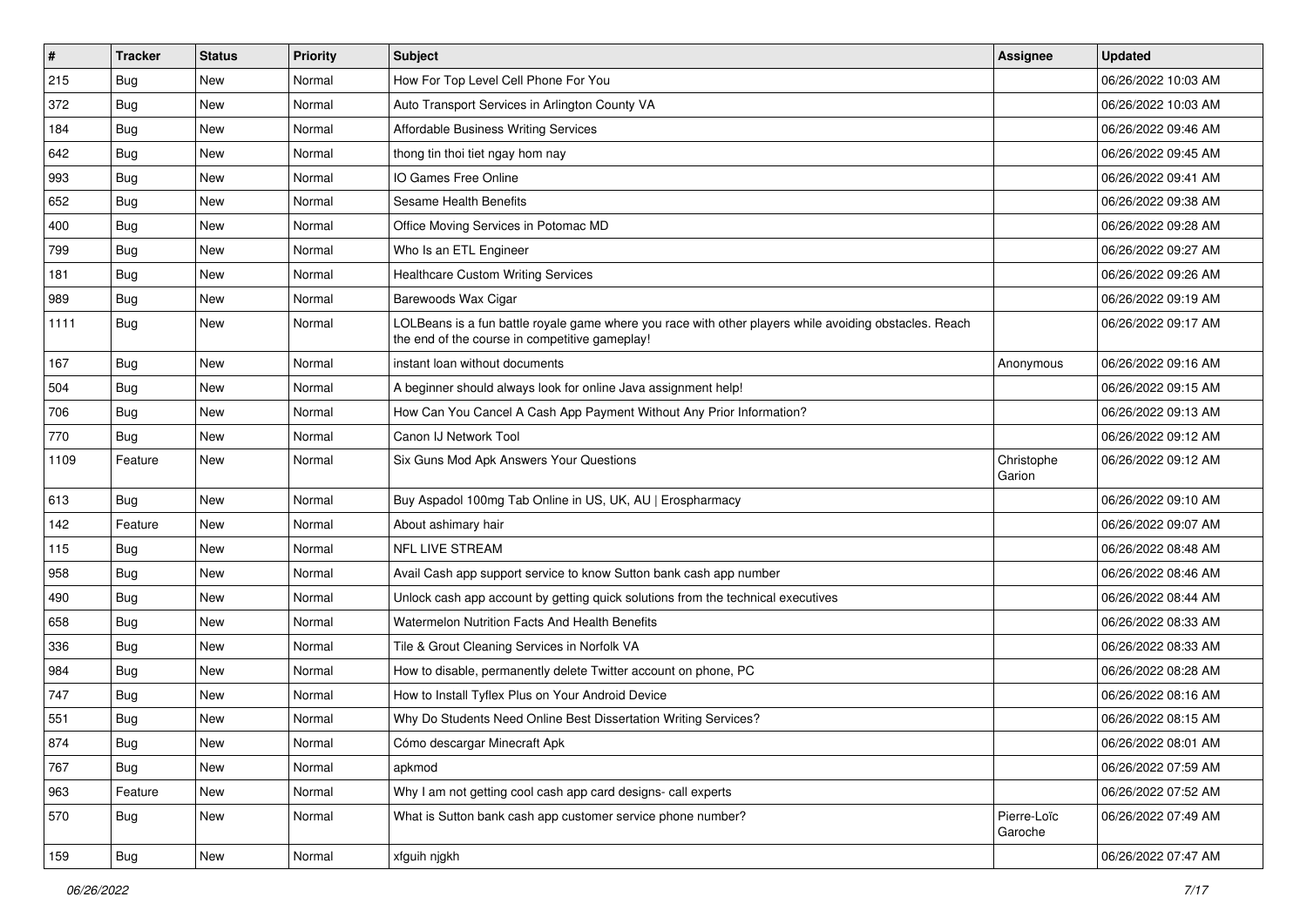| #    | <b>Tracker</b> | <b>Status</b> | Priority | <b>Subject</b>                                                               | <b>Assignee</b>        | <b>Updated</b>      |
|------|----------------|---------------|----------|------------------------------------------------------------------------------|------------------------|---------------------|
| 1102 | <b>Bug</b>     | New           | Normal   | Charlottesville Travel Guide?                                                |                        | 06/26/2022 07:44 AM |
| 120  | Bug            | New           | Normal   | ghfjtkx                                                                      | Pierre-Loïc<br>Garoche | 06/26/2022 07:42 AM |
| 517  | <b>Bug</b>     | New           | Normal   | Proficient tips to take help of cash app support professionals:              |                        | 06/26/2022 07:34 AM |
| 475  | Bug            | New           | Normal   | Floor Cleaning Arlington MA                                                  |                        | 06/26/2022 07:33 AM |
| 498  | <b>Bug</b>     | New           | Normal   | Téléchargeur SoundCloud : SoundCloud en Mp3                                  | Christophe<br>Garion   | 06/26/2022 07:29 AM |
| 492  | <b>Bug</b>     | New           | Normal   | HD Streamz MOD APK v3.5.5 (Keine Werbung)                                    |                        | 06/26/2022 07:29 AM |
| 506  | <b>Bug</b>     | New           | Normal   | www.trendmicro.com/activate                                                  |                        | 06/26/2022 07:28 AM |
| 153  | Bug            | New           | Normal   | urgent loan online                                                           | Christophe<br>Garion   | 06/26/2022 07:22 AM |
| 964  | <b>Bug</b>     | New           | Normal   | Can I Fix Cash App Transfer Failed Issues By Adding Sufficient Funds?        |                        | 06/26/2022 07:21 AM |
| 132  | <b>Bug</b>     | New           | Normal   | concrete-everything                                                          |                        | 06/26/2022 07:20 AM |
| 771  | Bug            | New           | Normal   | united airlines baggage policy                                               |                        | 06/26/2022 07:19 AM |
| 960  | Feature        | New           | Normal   | Zooming Instagram Picture In Full HD                                         | Pierre-Loïc<br>Garoche | 06/26/2022 07:18 AM |
| 644  | Bug            | New           | Normal   | <b>TeaTV App Review</b>                                                      |                        | 06/26/2022 07:17 AM |
| 682  | <b>Bug</b>     | New           | Normal   | Does Facebook customer service live chat allow to speak with someone?        |                        | 06/26/2022 07:17 AM |
| 520  | <b>Bug</b>     | New           | Normal   | What Is The Major Role Of Cash.app/Help and Support Page?                    |                        | 06/26/2022 07:10 AM |
| 200  | Bug            | New           | Normal   | uiopi[o                                                                      |                        | 06/26/2022 07:06 AM |
| 814  | Bug            | New           | Normal   | <b>Stage Fright Cure</b>                                                     | Pierre-Loïc<br>Garoche | 06/26/2022 07:04 AM |
| 628  | Bug            | New           | Normal   | CV reviewing services!                                                       |                        | 06/26/2022 06:49 AM |
| 269  | <b>Bug</b>     | New           | Normal   | Is there such a site for app design?                                         | Anonymous              | 06/26/2022 06:46 AM |
| 657  | <b>Bug</b>     | New           | Normal   | Coconut Nutrition Facts And Health Benefits                                  |                        | 06/26/2022 06:45 AM |
| 627  | Bug            | New           | Normal   | <b>HELO</b>                                                                  |                        | 06/26/2022 06:42 AM |
| 638  | <b>Bug</b>     | New           | Normal   | Run 3 game                                                                   |                        | 06/26/2022 06:31 AM |
| 217  | <b>Bug</b>     | New           | Normal   | How this service matter most?                                                |                        | 06/26/2022 06:31 AM |
| 728  | <b>Bug</b>     | New           | Normal   | Will Cash App refund money if scammed? Hitches With Optimum Ease             |                        | 06/26/2022 06:15 AM |
| 714  | <b>Bug</b>     | New           | Normal   | Cuevana 3 Premium - Enjoy Your Favorite Movies and TV Shows on Your Smart TV |                        | 06/26/2022 06:14 AM |
| 281  | Feature        | New           | Normal   | what are the types of Ringtones?                                             | Anonymous              | 06/26/2022 06:00 AM |
| 977  | Bug            | New           | Normal   | Fans of the Old Country will like this book.                                 |                        | 06/26/2022 05:54 AM |
| 572  | Feature        | New           | Normal   | New features of WhatsApp Plus on Android phones                              | Pierre-Loïc<br>Garoche | 06/26/2022 05:54 AM |
| 499  | Feature        | New           | Normal   | Discover The Premium Features Of Spotify Mod Apk                             |                        | 06/26/2022 05:52 AM |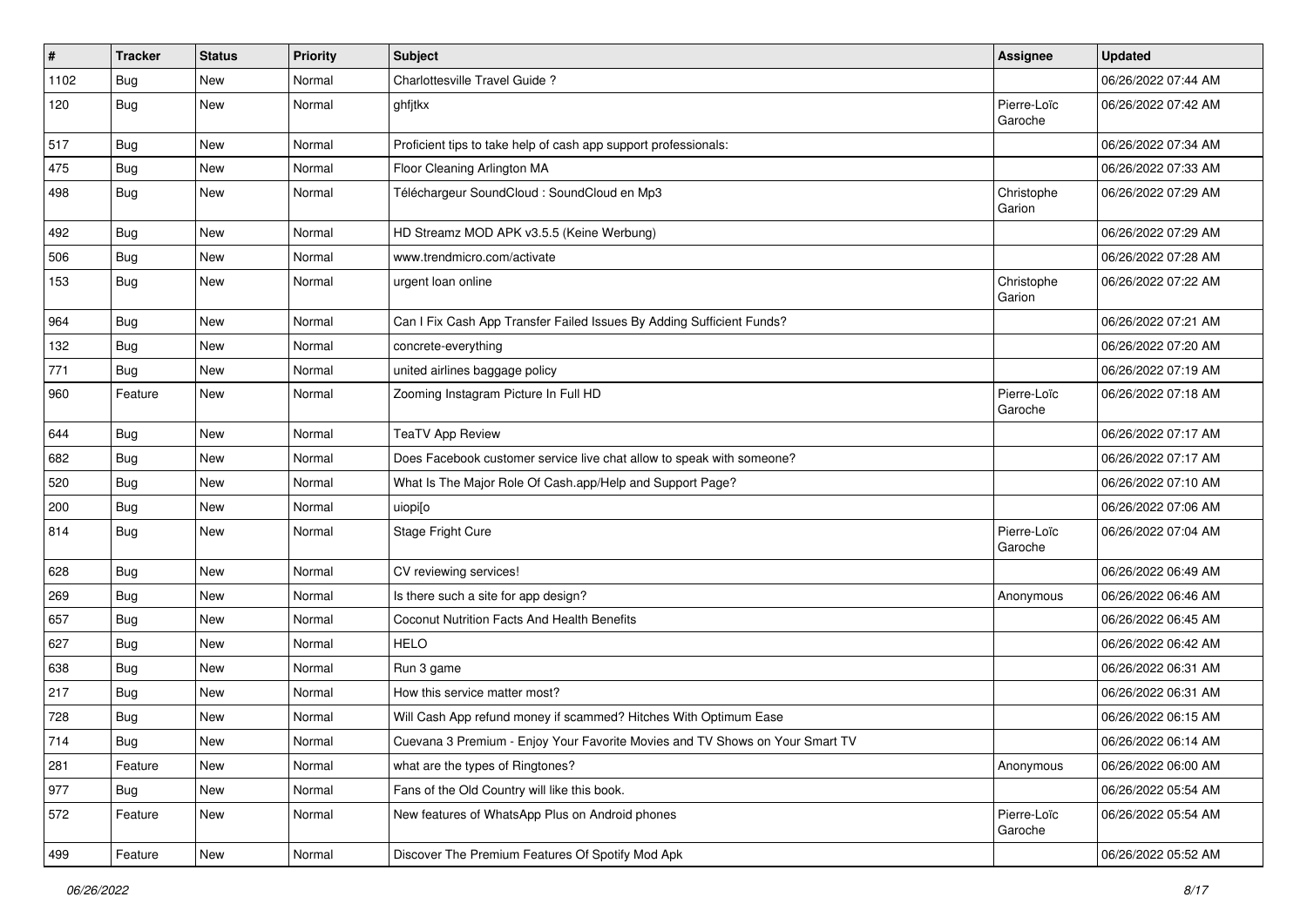| $\pmb{\#}$ | <b>Tracker</b> | <b>Status</b> | <b>Priority</b> | <b>Subject</b>                                                                                                                               | Assignee               | <b>Updated</b>      |
|------------|----------------|---------------|-----------------|----------------------------------------------------------------------------------------------------------------------------------------------|------------------------|---------------------|
| 76         | <b>Bug</b>     | New           | Normal          | Import error: Load error: imported node real_to_int declared in a regular Lustre file. File "include/conv.lusi",<br>line 1, characters 0-64: |                        | 06/26/2022 05:52 AM |
| 665        | Feature        | New           | Normal          | Look for a dedicated help with finance assignment                                                                                            |                        | 06/26/2022 05:42 AM |
| 990        | <b>Bug</b>     | New           | Normal          | Mushrooms                                                                                                                                    |                        | 06/26/2022 05:41 AM |
| 116        | <b>Bug</b>     | New           | Normal          | aertaeyg                                                                                                                                     |                        | 06/26/2022 05:38 AM |
| 481        | Bug            | New           | Normal          | Nur Online Shop                                                                                                                              |                        | 06/26/2022 05:37 AM |
| 198        | <b>Bug</b>     | New           | Normal          | DR. RECKEWEG R42 (HAEMOVENIN) (22ML)                                                                                                         |                        | 06/26/2022 05:31 AM |
| 772        | Bug            | New           | Normal          | united airlines baggage policy                                                                                                               |                        | 06/26/2022 05:25 AM |
| 639        | Bug            | New           | Normal          | thong tin chinh xac                                                                                                                          |                        | 06/26/2022 05:25 AM |
| 569        | <b>Bug</b>     | New           | Normal          | What is the incoming and outgoing mail server for Outlook IMAP settings?                                                                     | Pierre-Loïc<br>Garoche | 06/26/2022 05:23 AM |
| 946        | <b>Bug</b>     | New           | Normal          | What is Plex and Is Plex Legal?                                                                                                              |                        | 06/26/2022 05:23 AM |
| 211        | <b>Bug</b>     | New           | Normal          | Problem in Cash App rebate? Call Cash App customer service number for help.                                                                  |                        | 06/26/2022 05:19 AM |
| 128        | <b>Bug</b>     | New           | Normal          | dfgbd                                                                                                                                        |                        | 06/26/2022 05:07 AM |
| 465        | <b>Bug</b>     | New           | Normal          | Carpet Cleaning Westchester MA                                                                                                               |                        | 06/26/2022 05:07 AM |
| 514        | <b>Bug</b>     | New           | Normal          | Trans-Caribbean                                                                                                                              |                        | 06/26/2022 05:03 AM |
| 530        | <b>Bug</b>     | New           | Normal          | Cheap Assignment Writing Service UK                                                                                                          | Anonymous              | 06/26/2022 05:01 AM |
| 717        | <b>Bug</b>     | New           | Normal          | Disney Plus Apk - Watch Movies and TV Shows on Your Device                                                                                   |                        | 06/26/2022 04:56 AM |
| 680        | Feature        | New           | Normal          | Word Jewels 2                                                                                                                                |                        | 06/26/2022 04:55 AM |
| 188        | <b>Bug</b>     | New           | Normal          | Why are university students buying assignments online?                                                                                       | Pierre-Loïc<br>Garoche | 06/26/2022 04:47 AM |
| 686        | <b>Bug</b>     | New           | Normal          | Welcome To The Most Demandable Mahipalpur Escorts Agency                                                                                     |                        | 06/26/2022 04:37 AM |
| 950        | <b>Bug</b>     | New           | Normal          | ij.start canon                                                                                                                               |                        | 06/26/2022 04:35 AM |
| 310        | <b>Bug</b>     | New           | Normal          | Mattress Cleaning Services in Virginia Beach VA                                                                                              |                        | 06/26/2022 04:33 AM |
| 197        | <b>Bug</b>     | New           | Normal          | SBL JABORANDI PLUS HAIR OIL - COMPLETE SCALP CARE (100ML)                                                                                    |                        | 06/26/2022 04:26 AM |
| 521        | Feature        | New           | Normal          | Check out the Cash app Card balance for an overdraft.                                                                                        | Pierre-Loïc<br>Garoche | 06/26/2022 04:22 AM |
| 829        | Bug            | New           | Normal          | Write My Dissertation For Me UK                                                                                                              | Pierre-Loïc<br>Garoche | 06/26/2022 04:13 AM |
| 935        | Bug            | New           | Normal          | MovieBox Pro Apk - Watch Movies and TV Shows on Your Android Phone                                                                           |                        | 06/26/2022 04:11 AM |
| 244        | <b>Bug</b>     | New           | Normal          | Quels sont les avantages des stations de radio en ligne.                                                                                     |                        | 06/26/2022 03:48 AM |
| 601        | <b>Bug</b>     | New           | Normal          | Best Essay Writing Service UK                                                                                                                | Pierre-Loïc<br>Garoche | 06/26/2022 03:46 AM |
| 528        | <b>Bug</b>     | New           | Normal          | Korean Mag                                                                                                                                   |                        | 06/26/2022 03:41 AM |
| 557        | Feature        | New           | Normal          | <b>Business Law Assignment Help</b>                                                                                                          |                        | 06/26/2022 03:01 AM |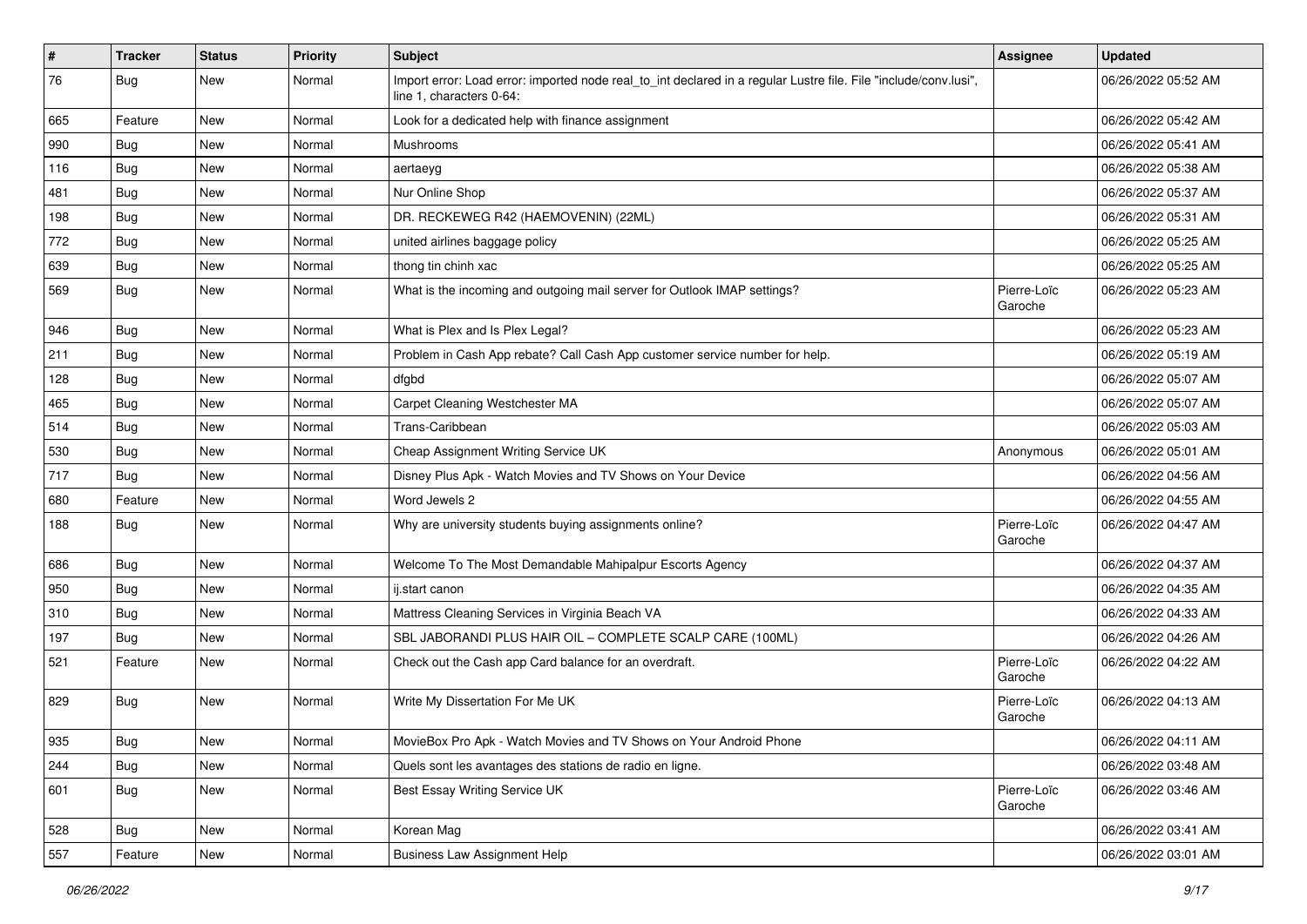| $\vert$ # | <b>Tracker</b> | <b>Status</b> | <b>Priority</b> | Subject                                                          | Assignee               | <b>Updated</b>      |
|-----------|----------------|---------------|-----------------|------------------------------------------------------------------|------------------------|---------------------|
| 779       | Feature        | New           | Normal          | Latest Whatsapp groups for Teens                                 | Pierre-Loïc<br>Garoche | 06/26/2022 02:43 AM |
| 677       | Bug            | New           | Normal          | Logo Design Services Near Me                                     |                        | 06/26/2022 02:32 AM |
| 774       | <b>Bug</b>     | New           | Normal          | Follow proper initiatives                                        |                        | 06/26/2022 02:21 AM |
| 331       | Bug            | <b>New</b>    | Normal          | Water Extraction Services in Norfolk VA                          |                        | 06/26/2022 02:21 AM |
| 243       | Feature        | <b>New</b>    | Normal          | Reconstruir la pandilla de la mafia en Gangstar Vegas MOD APK    |                        | 06/26/2022 02:20 AM |
| 512       | <b>Bug</b>     | <b>New</b>    | Normal          | The Importance Of Using Custom Writing Services                  |                        | 06/26/2022 02:20 AM |
| 621       | Bug            | New           | Normal          | Buy All Modafinil & Armodafinil Tablets @Buy Modafinil US        |                        | 06/26/2022 02:20 AM |
| 741       | <b>Bug</b>     | New           | Normal          | <b>Blockchain Technology Solutions</b>                           |                        | 06/26/2022 02:19 AM |
| 612       | Bug            | New           | Normal          | Luxury Slingshot Rental                                          |                        | 06/26/2022 02:02 AM |
| 994       | Feature        | <b>New</b>    | Normal          | Cricut.com/setup                                                 |                        | 06/26/2022 02:00 AM |
| 586       | <b>Bug</b>     | <b>New</b>    | Normal          | Best Modifications For Your Mobile Phone                         |                        | 06/26/2022 01:51 AM |
| 161       | <b>Bug</b>     | New           | Normal          | dfdrtyuio                                                        |                        | 06/26/2022 01:46 AM |
| 480       | <b>Bug</b>     | New           | Normal          | Nur Online Shop                                                  |                        | 06/26/2022 01:32 AM |
| 259       | Bug            | <b>New</b>    | Normal          | call center services                                             |                        | 06/26/2022 01:30 AM |
| 542       | <b>Bug</b>     | <b>New</b>    | Normal          | Web N Logo Design                                                |                        | 06/26/2022 01:28 AM |
| 820       | <b>Bug</b>     | New           | Normal          | Metal Slug Apk para Android                                      |                        | 06/26/2022 01:22 AM |
| 554       | Bug            | <b>New</b>    | Normal          | XvideoStudio Video Editor APK Free Download on TechToDown        |                        | 06/26/2022 01:18 AM |
| 171       | Feature        | <b>New</b>    | Normal          | loan management system                                           |                        | 06/26/2022 01:13 AM |
| 352       | Bug            | <b>New</b>    | Normal          | Tile & Grout Cleaning Services in Chesapeake VA                  |                        | 06/26/2022 01:05 AM |
| 659       | Bug            | New           | Normal          | Olive Oil Properties And Health Benefits                         |                        | 06/26/2022 12:59 AM |
| 650       | <b>Bug</b>     | <b>New</b>    | Normal          | <b>Cherries Health Benefits</b>                                  |                        | 06/26/2022 12:57 AM |
| 202       | Bug            | <b>New</b>    | Normal          | blonde wig                                                       |                        | 06/26/2022 12:52 AM |
| 261       | Bug            | New           | Normal          | Ringtone Downloads - Easy Ways Come Up With Your Own Ringtones   |                        | 06/26/2022 12:47 AM |
| 618       | <b>Bug</b>     | <b>New</b>    | Normal          | Buy Steroids Online with OurMedicnes.com   Best Quality Steroids |                        | 06/26/2022 12:42 AM |
| 671       | <b>Bug</b>     | New           | Normal          | Hot games                                                        | Pierre-Loïc<br>Garoche | 06/26/2022 12:40 AM |
| 201       | <b>Bug</b>     | <b>New</b>    | Normal          | closure wig                                                      |                        | 06/26/2022 12:37 AM |
| 587       | <b>Bug</b>     | New           | Normal          | Why Picsart Pro Offers Great Features                            |                        | 06/26/2022 12:18 AM |
| 602       | <b>Bug</b>     | New           | Normal          | Best Essay Writing Service UK                                    | Pierre-Loïc<br>Garoche | 06/26/2022 12:16 AM |
| 563       | Bug            | New           | Normal          | Understanding the Difference Between Free and Paid Mod Apks      |                        | 06/26/2022 12:15 AM |
| 708       | <b>Bug</b>     | New           | Normal          | Efficient ways to proceed with the cash app dispute process?     |                        | 06/26/2022 12:08 AM |
| 648       | Feature        | New           | Normal          | Plum Health Benefits                                             |                        | 06/26/2022 12:08 AM |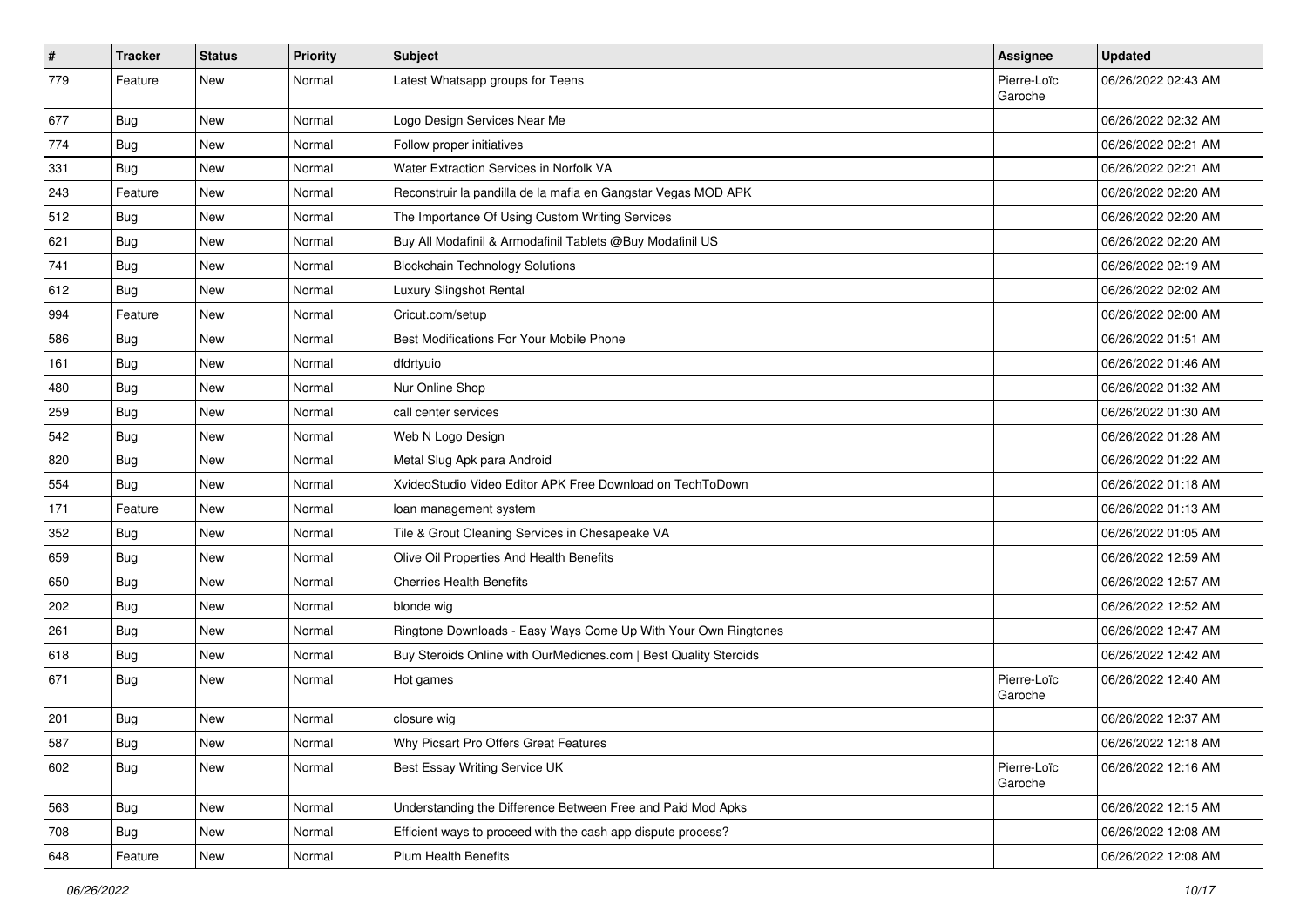| $\sharp$ | <b>Tracker</b> | <b>Status</b> | <b>Priority</b> | Subject                                                                                                 | Assignee               | <b>Updated</b>      |
|----------|----------------|---------------|-----------------|---------------------------------------------------------------------------------------------------------|------------------------|---------------------|
| 630      | Bug            | New           | Normal          | How Can I Load Cash App Card at Walmart straight away?                                                  |                        | 06/26/2022 12:04 AM |
| 635      | <b>Bug</b>     | <b>New</b>    | Normal          | Buy Steroids Online with OurMedicnes.com   Best Quality Steroids                                        |                        | 06/26/2022 12:01 AM |
| 968      | Feature        | <b>New</b>    | Normal          | watch nfl online free live streaming                                                                    |                        | 06/25/2022 11:52 PM |
| 558      | Feature        | New           | Normal          | <b>Stunning Classic Sofas</b>                                                                           |                        | 06/25/2022 11:46 PM |
| 666      | <b>Bug</b>     | <b>New</b>    | Normal          | 470+ pages à colorier de Noël                                                                           |                        | 06/25/2022 11:44 PM |
| 482      | <b>Bug</b>     | New           | Normal          | <b>Text Window</b>                                                                                      |                        | 06/25/2022 11:39 PM |
| 787      | Bug            | New           | Normal          | Assured Assignment Help                                                                                 |                        | 06/25/2022 11:38 PM |
| 954      | Bug            | New           | Normal          | AZ Screen Recorder Mod                                                                                  |                        | 06/25/2022 11:24 PM |
| 673      | <b>Bug</b>     | <b>New</b>    | Normal          | Learn the basics of pixel art - Clear grid                                                              |                        | 06/25/2022 11:24 PM |
| 227      | Bug            | <b>New</b>    | Normal          | Cash App Help & Solutions - Here You Will Get Better Assistance                                         |                        | 06/25/2022 11:21 PM |
| 477      | <b>Bug</b>     | New           | Normal          | What Does Online Coupon Mean?                                                                           |                        | 06/25/2022 11:15 PM |
| 742      | <b>Bug</b>     | New           | Normal          | How Long Does Cash App Support Take To Respond For A Better Support?                                    |                        | 06/25/2022 11:00 PM |
| 479      | Bug            | <b>New</b>    | Normal          | Limousine Service Bellevue WA                                                                           |                        | 06/25/2022 10:54 PM |
| 955      | <b>Bug</b>     | New           | Normal          | How Long Does Verification Take On Cash App If You Apply For The Verification?                          | Christophe<br>Garion   | 06/25/2022 10:50 PM |
| 643      | <b>Bug</b>     | <b>New</b>    | Normal          | Oreo TV Apk Download                                                                                    |                        | 06/25/2022 10:46 PM |
| 63       | Feature        | New           | Normal          | Skip normalization step in mutation generation if it possible                                           | Pierre-Loïc<br>Garoche | 06/25/2022 10:31 PM |
| 800      | <b>Bug</b>     | New           | Normal          | Who Is an ETL Engineer                                                                                  |                        | 06/25/2022 10:31 PM |
| 1114     | Bug            | New           | Normal          | To control the car, all you must do is click to go left or right and release the button to go straight. |                        | 06/25/2022 10:15 PM |
| 956      | Bug            | <b>New</b>    | Normal          | <b>FNF Free Mods Online</b>                                                                             |                        | 06/25/2022 09:59 PM |
| 546      | Feature        | New           | Normal          | Quickbooks Error                                                                                        |                        | 06/25/2022 09:58 PM |
| 532      | Bug            | <b>New</b>    | Normal          | My Assignment Help                                                                                      |                        | 06/25/2022 09:55 PM |
| 1106     | <b>Bug</b>     | New           | Normal          | How Do I Get Cash App ++ Without Confronting Any Technical Glitches?                                    |                        | 06/25/2022 09:53 PM |
| 185      | <b>Bug</b>     | New           | Normal          | Non-Plagiarized Research Writing                                                                        |                        | 06/25/2022 09:34 PM |
| 710      | Bug            | <b>New</b>    | Normal          | Take Necessary Assistance If You Are Unable Activate Cash App Card                                      |                        | 06/25/2022 09:26 PM |
| 647      | Feature        | New           | Normal          | <b>Cranberry Health Benefits</b>                                                                        |                        | 06/25/2022 09:21 PM |
| 806      | Feature        | <b>New</b>    | Normal          | Go everywhere thanks to mapquest driving directions                                                     |                        | 06/25/2022 09:13 PM |
| 1103     | Bug            | New           | Normal          | Idle game fix bug                                                                                       |                        | 06/25/2022 09:08 PM |
| 139      | <b>Bug</b>     | New           | Normal          | relseo                                                                                                  |                        | 06/25/2022 09:04 PM |
| 979      | Bug            | <b>New</b>    | Normal          | Free Gas Cards for the Unemployed                                                                       |                        | 06/25/2022 09:02 PM |
| 668      | Bug            | New           | Normal          | Get to know Cash App Refund Process here                                                                |                        | 06/25/2022 08:53 PM |
| 731      | Bug            | New           | Normal          | Avail Of Cash App Customer Service If Unable To Down Cash App Mobile App?                               |                        | 06/25/2022 08:36 PM |
| 615      | <b>Bug</b>     | New           | Normal          | CheapestMedsShop   100% Safe Medicines Online in USA UK & AUS.                                          |                        | 06/25/2022 08:36 PM |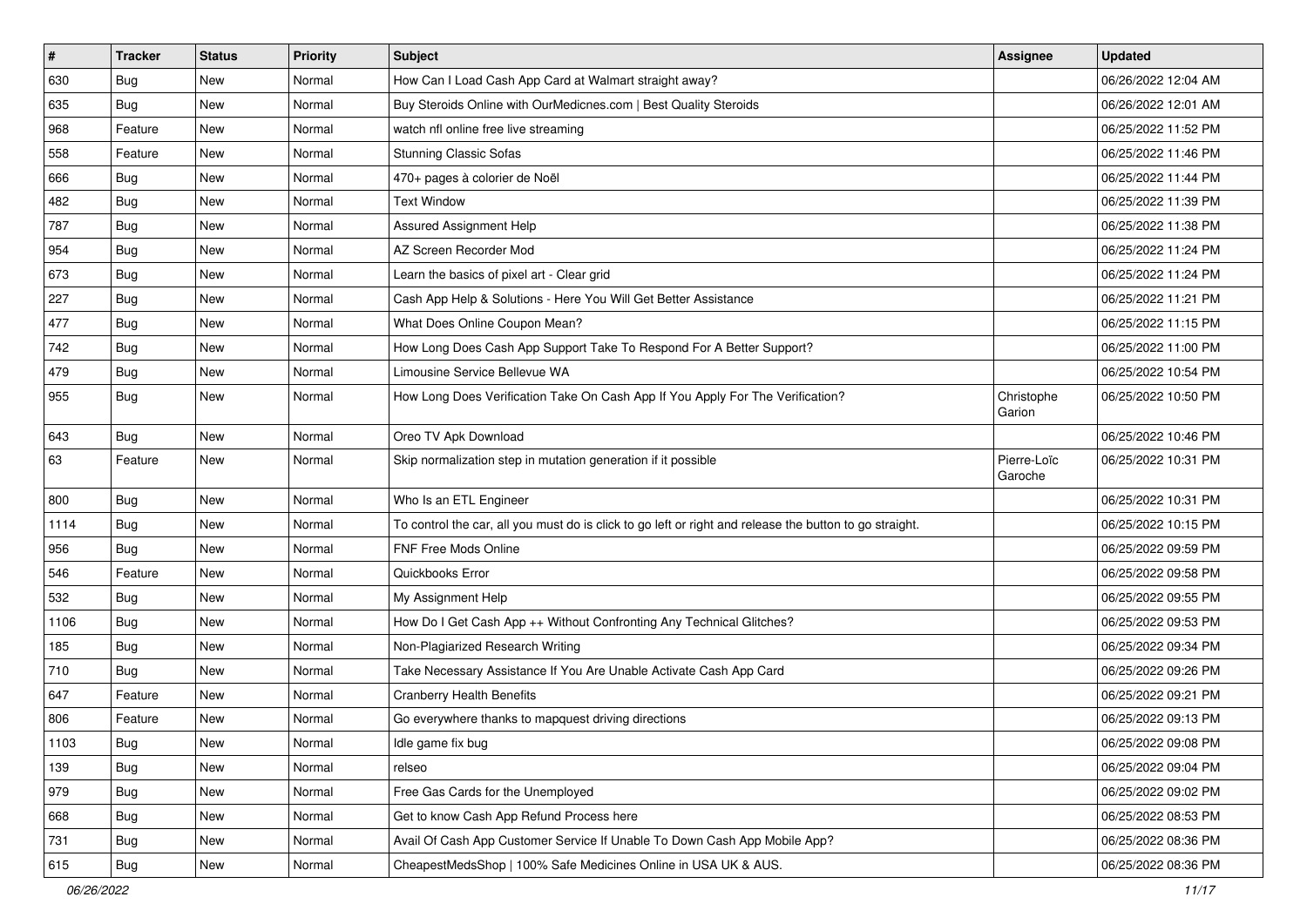| $\sharp$ | <b>Tracker</b> | <b>Status</b> | <b>Priority</b> | Subject                                                                          | Assignee               | <b>Updated</b>      |
|----------|----------------|---------------|-----------------|----------------------------------------------------------------------------------|------------------------|---------------------|
| 196      | <b>Bug</b>     | New           | Normal          | Homoeobazaar For Homeopathy Medicines                                            |                        | 06/25/2022 08:34 PM |
| 695      | Bug            | <b>New</b>    | Normal          | Refer Listas IPTV Apk                                                            |                        | 06/25/2022 08:23 PM |
| 484      | <b>Bug</b>     | New           | Normal          | UK best essay writing service                                                    |                        | 06/25/2022 08:18 PM |
| 600      | Bug            | New           | Normal          | Play Store Pro                                                                   |                        | 06/25/2022 08:17 PM |
| 225      | Bug            | <b>New</b>    | Normal          | instant personal loan                                                            |                        | 06/25/2022 08:11 PM |
| 450      | <b>Bug</b>     | New           | Normal          | Floor Stripping Quincy MA                                                        |                        | 06/25/2022 08:06 PM |
| 552      | Feature        | <b>New</b>    | Normal          | Radio rfm and the benefits of radio rfm                                          |                        | 06/25/2022 08:02 PM |
| 457      | Bug            | New           | Normal          | Carpet Cleaning Medford MA                                                       |                        | 06/25/2022 07:36 PM |
| 527      | Feature        | New           | Normal          | My Teachers                                                                      |                        | 06/25/2022 07:28 PM |
| 704      | Bug            | <b>New</b>    | Normal          | Reach support team of Chime Customer Service for instant help                    |                        | 06/25/2022 07:25 PM |
| 524      | <b>Bug</b>     | New           | Normal          | How Does Google Account Recovery Work If Your Account Is Hacked?                 |                        | 06/25/2022 07:08 PM |
| 178      | <b>Bug</b>     | <b>New</b>    | Normal          | transparent lace wigs                                                            |                        | 06/25/2022 07:07 PM |
| 716      | <b>Bug</b>     | New           | Normal          | La celebración de un BabyShower.                                                 |                        | 06/25/2022 06:52 PM |
| 564      | <b>Bug</b>     | New           | Normal          | How To Install RepelisPlus On Your Android Phone?                                |                        | 06/25/2022 06:46 PM |
| 579      | <b>Bug</b>     | New           | Normal          | YOUR CV MAKES YOUR FIRST IMPRESSION                                              | Christophe<br>Garion   | 06/25/2022 06:46 PM |
| 233      | Bug            | <b>New</b>    | Normal          | Anauthorsway.com: My User Experience                                             |                        | 06/25/2022 06:28 PM |
| 1024     | Bug            | <b>New</b>    | Normal          | How to choose the right broker                                                   |                        | 06/25/2022 06:23 PM |
| 1025     | <b>Bug</b>     | New           | Normal          | how to change the logo in wordpress                                              |                        | 06/25/2022 06:20 PM |
| 1026     | <b>Bug</b>     | New           | Normal          | New Puzzle Game for All Age - Dordle                                             |                        | 06/25/2022 06:17 PM |
| 1027     | <b>Bug</b>     | New           | Normal          | Word hurdle: Viral and Fun Online Game                                           |                        | 06/25/2022 06:13 PM |
| 526      | <b>Bug</b>     | <b>New</b>    | Normal          | Soundcloud to mp3 converter - Download Soundcloud songs                          |                        | 06/25/2022 05:36 PM |
| 804      | Bug            | <b>New</b>    | Normal          | Review                                                                           |                        | 06/25/2022 05:07 PM |
| 709      | <b>Bug</b>     | New           | Normal          | How To Load Cash App Card At Walmart Without Having To Face Any Hassle?          |                        | 06/25/2022 05:02 PM |
| 636      | <b>Bug</b>     | New           | Normal          | What is the most popular furniture color?                                        |                        | 06/25/2022 04:57 PM |
| 133      | <b>Bug</b>     | New           | Normal          | craftlabs                                                                        |                        | 06/25/2022 04:43 PM |
| 242      | Feature        | <b>New</b>    | Normal          | Descripción de Torque Pro MOD APK para Android                                   |                        | 06/25/2022 04:37 PM |
| 590      | <b>Bug</b>     | New           | Normal          | Follow proper initiatives to check my cash app card balance:                     |                        | 06/25/2022 04:29 PM |
| 483      | <b>Bug</b>     | New           | Normal          | UK best essay writing service                                                    |                        | 06/25/2022 04:05 PM |
| 634      | <b>Bug</b>     | New           | Normal          | Buy Vidalista Tablets (Tadalafil) at [\$25 OFF + Free Shipping] Vidalistatablets |                        | 06/25/2022 04:00 PM |
| 598      | <b>Bug</b>     | New           | Normal          | Universo s / f Download                                                          |                        | 06/25/2022 03:38 PM |
| 653      | <b>Bug</b>     | New           | Normal          | Jujube (Jinjoles): Properties And Health Benefits                                |                        | 06/25/2022 03:18 PM |
| 534      | <b>Bug</b>     | New           | Normal          | Know how to initiate cash app refund by contacting the technical team            | Pierre-Loïc<br>Garoche | 06/25/2022 02:56 PM |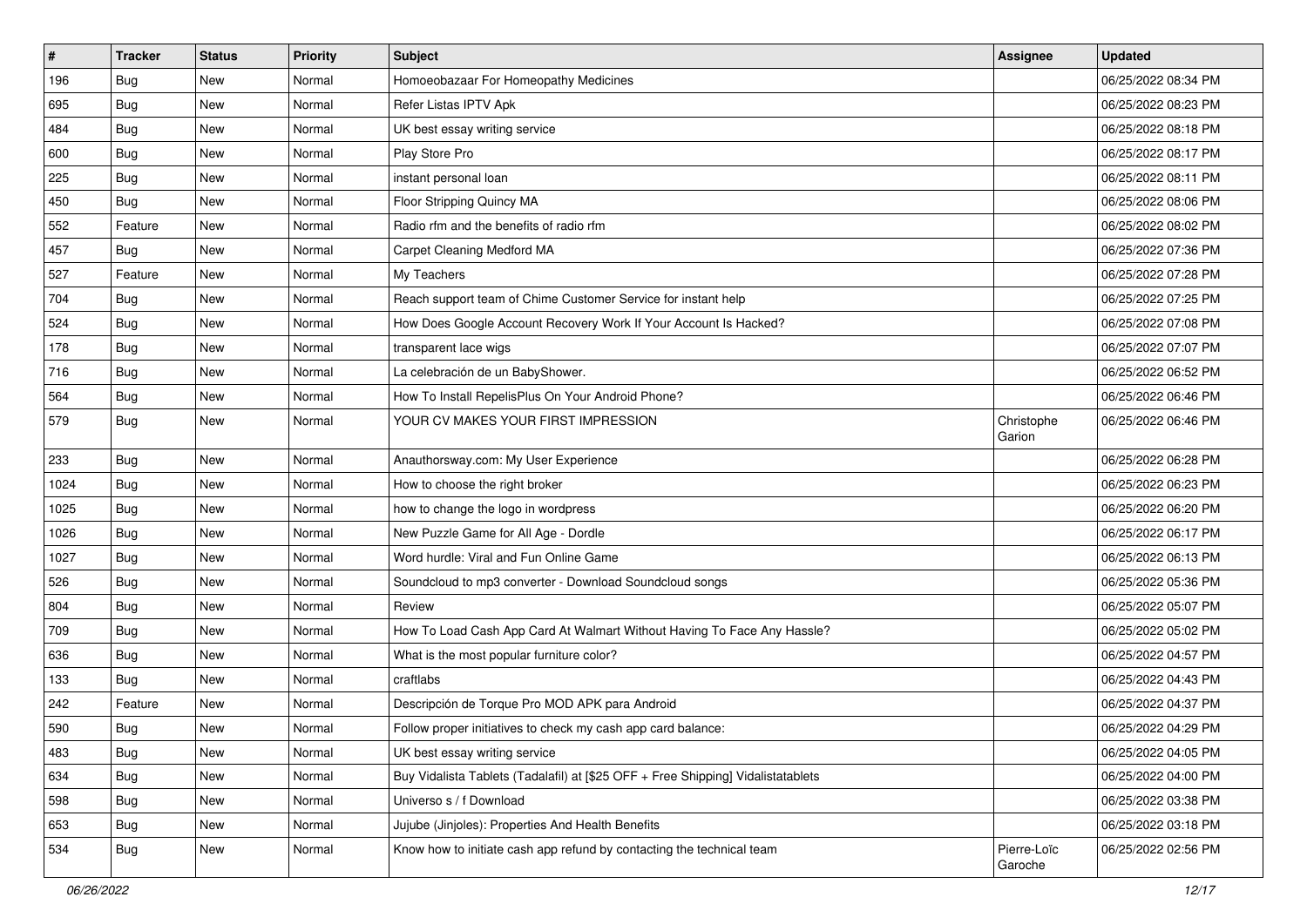| $\vert$ # | <b>Tracker</b> | <b>Status</b> | <b>Priority</b> | Subject                                                                                                                                                                                                                                                               | Assignee             | <b>Updated</b>      |
|-----------|----------------|---------------|-----------------|-----------------------------------------------------------------------------------------------------------------------------------------------------------------------------------------------------------------------------------------------------------------------|----------------------|---------------------|
| 720       | Bug            | New           | Normal          | How does Cash App Phone Number provide a quick treatment?                                                                                                                                                                                                             |                      | 06/25/2022 02:32 PM |
| 556       | Bug            | <b>New</b>    | Normal          | Play Game Mod Apk With Your Friends                                                                                                                                                                                                                                   |                      | 06/25/2022 02:31 PM |
| 584       | <b>Bug</b>     | New           | Normal          | Want the cash app customer service number to check balance?                                                                                                                                                                                                           |                      | 06/25/2022 02:30 PM |
| 722       | <b>Bug</b>     | New           | Normal          | Vergrößern Sie Instagram-Fotos mit instazoom                                                                                                                                                                                                                          | Christophe<br>Garion | 06/25/2022 02:24 PM |
| 667       | <b>Bug</b>     | New           | Normal          | What Is a Ringtone?                                                                                                                                                                                                                                                   |                      | 06/25/2022 02:04 PM |
| 703       | <b>Bug</b>     | New           | Normal          | For real-time help, dial Facebook customer service number                                                                                                                                                                                                             |                      | 06/25/2022 02:00 PM |
| 619       | Bug            | New           | Normal          | Online Trusted Medicine Store in US for Health - Genericmedsupply                                                                                                                                                                                                     |                      | 06/25/2022 01:55 PM |
| 669       | Feature        | New           | Normal          | Nursing Assignment Help                                                                                                                                                                                                                                               |                      | 06/25/2022 12:41 PM |
| 588       | Bug            | New           | Normal          | YouTube Vanced Apk Manager App - Como instalá-lo                                                                                                                                                                                                                      |                      | 06/25/2022 12:21 PM |
| 689       | Bug            | New           | Normal          | How to use twitch.tv/activate?                                                                                                                                                                                                                                        |                      | 06/25/2022 12:12 PM |
| 715       | Bug            | New           | Normal          | Puppy Playtime Descargar gratis                                                                                                                                                                                                                                       |                      | 06/25/2022 12:10 PM |
| 808       | Bug            | New           | Normal          | Sinnvolle Guten-Morgen-Grüße                                                                                                                                                                                                                                          |                      | 06/25/2022 12:09 PM |
| 347       | <b>Bug</b>     | New           | Normal          | Eco/Green Cleaning Services in Chesapeake VA                                                                                                                                                                                                                          |                      | 06/25/2022 12:06 PM |
| 805       | <b>Bug</b>     | New           | Normal          | Ketamine Online Store                                                                                                                                                                                                                                                 | Christophe<br>Garion | 06/25/2022 11:28 AM |
| 173       | Feature        | New           | Normal          | private limited company registration                                                                                                                                                                                                                                  |                      | 06/25/2022 11:13 AM |
| 683       | Feature        | <b>New</b>    | Normal          | Game creation                                                                                                                                                                                                                                                         |                      | 06/25/2022 11:12 AM |
| 724       | <b>Bug</b>     | New           | Normal          | Dial Chime Customer support number for a quick response                                                                                                                                                                                                               |                      | 06/25/2022 10:58 AM |
| 538       | <b>Bug</b>     | New           | Normal          | Will cash app refund money if scammed quickly?                                                                                                                                                                                                                        |                      | 06/25/2022 10:20 AM |
| 518       | Bug            | New           | Normal          | How To Check The Balance Of Cash App Account By Taking Cash App Support?                                                                                                                                                                                              |                      | 06/25/2022 10:09 AM |
| 765       | Bug            | New           | Normal          | Follow proper initiatives to check my cash app                                                                                                                                                                                                                        |                      | 06/25/2022 10:08 AM |
| 239       | Bug            | New           | Normal          | Algunas características más de Choices MOD APK                                                                                                                                                                                                                        |                      | 06/25/2022 10:05 AM |
| 143       | <b>Bug</b>     | New           | Normal          | Bob lace front wigs                                                                                                                                                                                                                                                   |                      | 06/25/2022 10:05 AM |
| 641       | Bug            | New           | Normal          | Get Best Economics Dissertation Writing Service                                                                                                                                                                                                                       |                      | 06/25/2022 10:04 AM |
| 672       | Bug            | New           | Normal          | The easiest way to delete ringtones on iPhone                                                                                                                                                                                                                         |                      | 06/25/2022 10:02 AM |
| 138       | <b>Bug</b>     | New           | Normal          | own-sweethome                                                                                                                                                                                                                                                         |                      | 06/25/2022 09:59 AM |
| 593       | <b>Bug</b>     | New           | Normal          | Eiffel Spark Ultimate C2 SN series is a fully synthetic range of advanced performance engine oils blended in<br>high performance fully synthetic (PAO - polyalphaolefin) basestocks fortified with advanced technology<br>additive system, specifically formulated to |                      | 06/25/2022 09:51 AM |
| 711       | <b>Bug</b>     | New           | Normal          | Human Fall Flat Apk Download                                                                                                                                                                                                                                          |                      | 06/25/2022 09:44 AM |
| 740       | Feature        | New           | Normal          | Online Thesis Help USA                                                                                                                                                                                                                                                |                      | 06/25/2022 09:42 AM |
| 1126      | <b>Bug</b>     | New           | Normal          | 1PLSD                                                                                                                                                                                                                                                                 |                      | 06/25/2022 09:36 AM |
| 474       | <b>Bug</b>     | New           | Normal          | Floor Waxing Arlington MA                                                                                                                                                                                                                                             |                      | 06/25/2022 09:26 AM |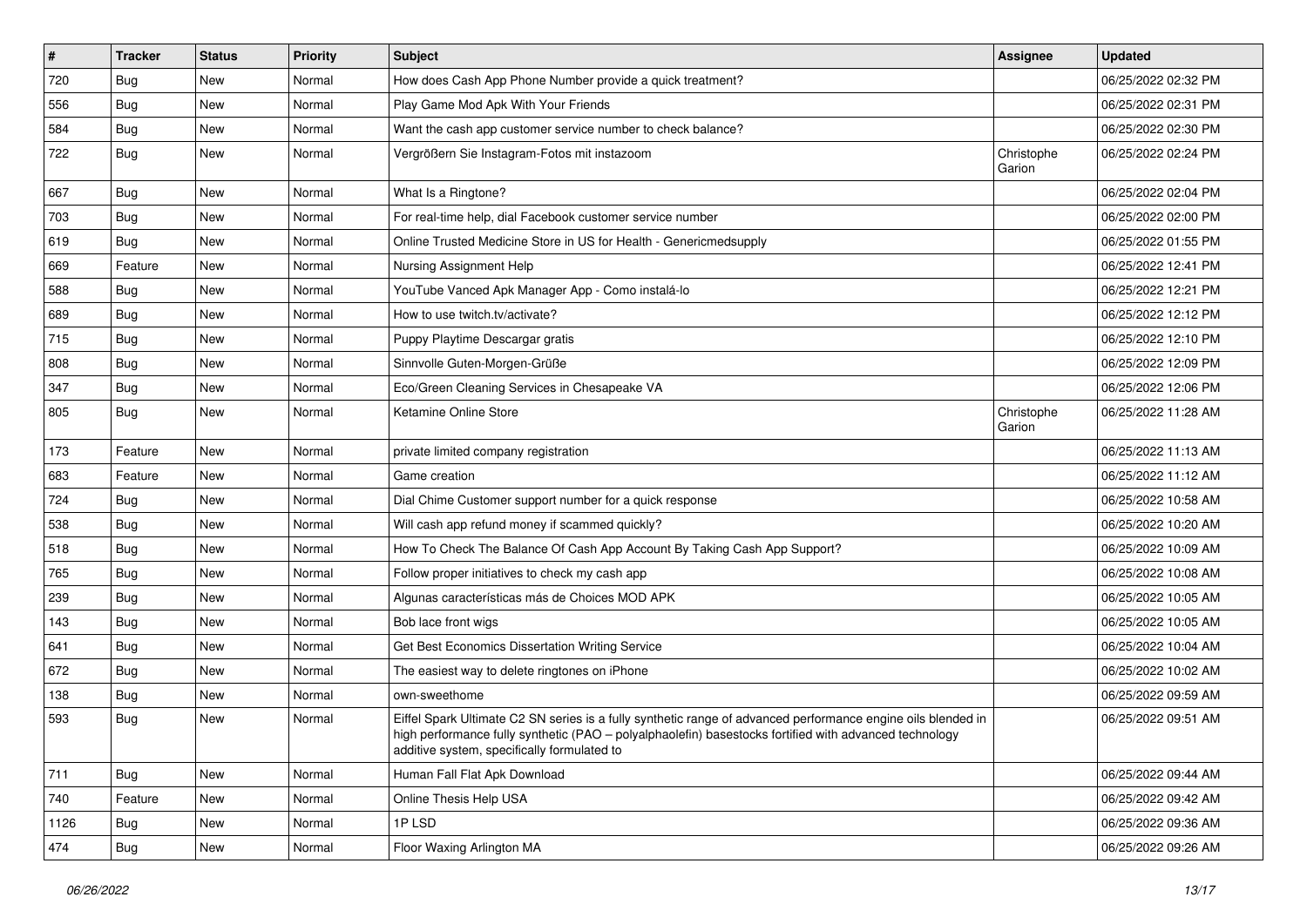| $\pmb{\#}$ | <b>Tracker</b> | <b>Status</b> | <b>Priority</b> | <b>Subject</b>                                                            | <b>Assignee</b>        | <b>Updated</b>      |
|------------|----------------|---------------|-----------------|---------------------------------------------------------------------------|------------------------|---------------------|
| 149        | <b>Bug</b>     | New           | Normal          | dftgy                                                                     |                        | 06/25/2022 07:33 AM |
| 114        | <b>Bug</b>     | <b>New</b>    | Normal          | <b>Medical Research Writing Services</b>                                  |                        | 06/25/2022 07:20 AM |
| 651        | Bug            | New           | Normal          | <b>Salmon Health Benefits</b>                                             |                        | 06/25/2022 07:05 AM |
| 684        | Bug            | New           | Normal          | Difference between paper map and online map                               |                        | 06/25/2022 06:57 AM |
| 780        | Bug            | New           | Normal          | Best Whatsapp Modified APKs                                               | Pierre-Loïc<br>Garoche | 06/25/2022 06:54 AM |
| 317        | Bug            | <b>New</b>    | Normal          | Eco/Green Cleaning Services in Virginia Beach VA                          |                        | 06/25/2022 06:50 AM |
| 164        | Bug            | New           | Normal          | dfgbd                                                                     |                        | 06/25/2022 06:49 AM |
| 595        | Bug            | New           | Normal          | RFM Online - une révolution dans la gestion de l'identité numérique       |                        | 06/25/2022 06:29 AM |
| 726        | Bug            | New           | Normal          | Mobile Application Development Services                                   |                        | 06/25/2022 06:02 AM |
| 697        | Bug            | New           | Normal          | How to Descargar Pura TV For Android                                      |                        | 06/25/2022 06:01 AM |
| 224        | Feature        | New           | Normal          | Instant Personal Loan                                                     | Pierre-Loïc<br>Garoche | 06/25/2022 05:58 AM |
| 571        | Bug            | New           | Normal          | How may the Cash app dispute your trade?                                  | Pierre-Loïc<br>Garoche | 06/25/2022 05:15 AM |
| 769        | Bug            | New           | Normal          | check my cash app                                                         |                        | 06/25/2022 04:55 AM |
| 533        | <b>Bug</b>     | New           | Normal          | How to complete the homework assignments in economics in the easiest way? |                        | 06/25/2022 04:41 AM |
| 645        | Bug            | New           | Normal          | thong tin chinh xac nhat hom nay                                          |                        | 06/25/2022 04:16 AM |
| 605        | Feature        | New           | Normal          | What will the future of logo design be like?                              |                        | 06/25/2022 03:02 AM |
| 280        | Bug            | New           | Normal          | Pacific Web Design                                                        |                        | 06/25/2022 02:56 AM |
| 315        | Bug            | New           | Normal          | Dissertation help UK                                                      |                        | 06/25/2022 02:51 AM |
| 113        | <b>Bug</b>     | New           | Normal          | ufc 254 live                                                              |                        | 06/25/2022 01:50 AM |
| 690        | <b>Bug</b>     | New           | Normal          | campervan hire                                                            |                        | 06/25/2022 01:32 AM |
| 781        | <b>Bug</b>     | New           | Normal          | Free Whatsapp Group to Join                                               |                        | 06/25/2022 01:25 AM |
| 794        | Feature        | New           | Normal          | Safe place to buy fifa coins                                              |                        | 06/25/2022 12:53 AM |
| 637        | Feature        | New           | Normal          | Why do the Outlook rules not work in my account?                          |                        | 06/25/2022 12:51 AM |
| 129        | <b>Bug</b>     | New           | Normal          | xcvgbgh                                                                   |                        | 06/25/2022 12:48 AM |
| 344        | <b>Bug</b>     | <b>New</b>    | Normal          | Odor Removal Services in Chesapeake VA                                    |                        | 06/25/2022 12:42 AM |
| 802        | Bug            | New           | Normal          | Who Is an ETL Engineer                                                    |                        | 06/25/2022 12:34 AM |
| 170        | Feature        | New           | Normal          | top mba colleges in bangalore                                             |                        | 06/25/2022 12:33 AM |
| 182        | Bug            | New           | Normal          | <b>Healthcare Custom Writing Services</b>                                 |                        | 06/25/2022 12:31 AM |
| 611        | Feature        | New           | Normal          | Buy All Modafinil & Armodafinil Tablets @Buy Modafinil US                 |                        | 06/25/2022 12:31 AM |
| 123        | <b>Bug</b>     | New           | Normal          | https://www.reddit.com/r/NRLgrandfinal2020/                               |                        | 06/25/2022 12:24 AM |
| 240        | Feature        | New           | Normal          | Juego interesante de Dragon Ball Legends MOD APK                          |                        | 06/25/2022 12:21 AM |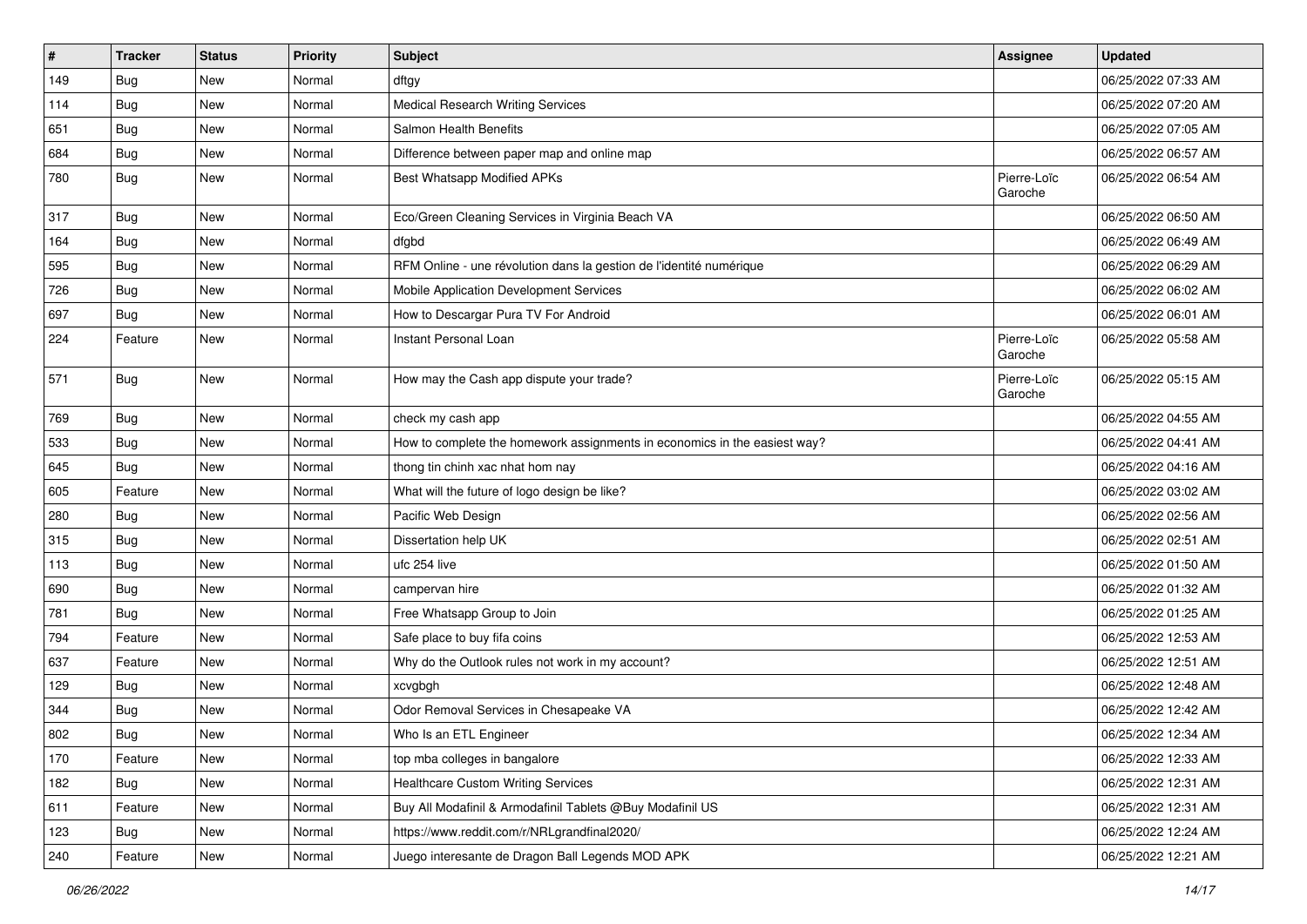| $\vert$ # | <b>Tracker</b> | <b>Status</b> | <b>Priority</b> | <b>Subject</b>                                                                                                  | <b>Assignee</b>        | <b>Updated</b>      |
|-----------|----------------|---------------|-----------------|-----------------------------------------------------------------------------------------------------------------|------------------------|---------------------|
| 489       | <b>Bug</b>     | <b>New</b>    | Normal          | Get cash app refund instantly if sent to the wrong person                                                       |                        | 06/25/2022 12:09 AM |
| 809       | <b>Bug</b>     | New           | Normal          | Smash Karts - immerse yourself in the exciting race                                                             |                        | 06/24/2022 11:37 PM |
| 565       | Bug            | New           | Normal          | How To Install RepelisPlus On Your Android Phone?                                                               |                        | 06/24/2022 11:27 PM |
| 610       | Feature        | New           | Normal          | CheapestMedsShop 100% Safe Medicines Online in USA UK & AUS.                                                    |                        | 06/24/2022 11:23 PM |
| 801       | <b>Bug</b>     | New           | Normal          | Who Is an ETL Engineer                                                                                          |                        | 06/24/2022 11:18 PM |
| 210       | Bug            | <b>New</b>    | Normal          | Issue with check symbol in Cash App? Dial assist number with calling Cash App customer service phone<br>number. |                        | 06/24/2022 10:52 PM |
| 316       | <b>Bug</b>     | New           | Normal          | Finden Sie den besten Klingelton für Ihr Telefon                                                                |                        | 06/24/2022 10:28 PM |
| 721       | Bug            | New           | Normal          | Cómo instalar un Mod Apk                                                                                        |                        | 06/24/2022 09:39 PM |
| 707       | <b>Bug</b>     | New           | Normal          | Why Accounting Assignments Are Beneficial For The Students?                                                     | Pierre-Loïc<br>Garoche | 06/24/2022 09:16 PM |
| 629       | <b>Bug</b>     | <b>New</b>    | Normal          | How Can I Load Cash App Card at Walmart straight away?                                                          |                        | 06/24/2022 07:55 PM |
| 461       | Bug            | New           | Normal          | Germs Removal Medford MA                                                                                        |                        | 06/24/2022 05:59 PM |
| 603       | <b>Bug</b>     | New           | Normal          | Premiere gratuito da lista de IPTV                                                                              |                        | 06/24/2022 05:30 PM |
| 543       | Feature        | New           | Normal          | Get tech assistance with customer support on ATT Yahoo email login issue.                                       |                        | 06/24/2022 05:08 PM |
| 712       | Bug            | New           | Normal          | <b>Tips and Tricks</b>                                                                                          |                        | 06/24/2022 04:19 PM |
| 616       | Bug            | <b>New</b>    | Normal          | Buy Anavar Tablets   Anavar For Sale in USA, UK & Australia                                                     |                        | 06/24/2022 03:52 PM |
| 701       | Bug            | New           | Normal          | Why Law Essay Helper UK is Necessary?                                                                           |                        | 06/24/2022 03:17 PM |
| 516       | Bug            | New           | Normal          | Does Cash App Help To Get Cash App Refund Without Any Interruption?                                             |                        | 06/24/2022 01:56 PM |
| 782       | <b>Bug</b>     | New           | Normal          | Comment faire une sonnerie téléphonique                                                                         |                        | 06/24/2022 01:32 PM |
| 561       | Bug            | New           | Normal          | Enjoy the Full YouTube Premium Experience With YouTube Premium Membership                                       |                        | 06/24/2022 11:10 AM |
| 599       | <b>Bug</b>     | New           | Normal          | Do you know how to delete cash app account from your computer?                                                  |                        | 06/24/2022 10:42 AM |
| 285       | Bug            | New           | Normal          | Have you ever written an essay?                                                                                 |                        | 06/24/2022 09:38 AM |
| 1125      | <b>Bug</b>     | <b>New</b>    | Normal          | What is Wordscapes?                                                                                             |                        | 06/24/2022 09:05 AM |
| 661       | <b>Bug</b>     | New           | Normal          | Turbo VPN MOD APK Download                                                                                      |                        | 06/24/2022 08:51 AM |
| 762       | <b>Bug</b>     | New           | Normal          | How To Add Money To A Cash App Card If Struggling With Low Amount?                                              |                        | 06/24/2022 07:48 AM |
| 736       | <b>Bug</b>     | New           | Normal          | I Want to Edit in My Website (transfer-factor.net) Unfortunately, Unable to Edit It                             |                        | 06/24/2022 07:32 AM |
| 678       | Bug            | New           | Normal          | How to be a winner in buidnow gg                                                                                |                        | 06/24/2022 06:57 AM |
| 725       | Feature        | New           | Normal          | What are memo writing services design                                                                           |                        | 06/24/2022 06:24 AM |
| 655       | Bug            | <b>New</b>    | Normal          | <b>Eggplant Health Benefits</b>                                                                                 |                        | 06/24/2022 05:17 AM |
| 1124      | Bug            | New           | Normal          | Cookie clicker unblocked                                                                                        |                        | 06/24/2022 05:14 AM |
| 688       | <b>Bug</b>     | New           | Normal          | How to use twitch.tv/activate?                                                                                  |                        | 06/24/2022 04:16 AM |
| 1123      | <b>Bug</b>     | New           | Normal          | Where To Watch FIFA World Cup 2022                                                                              |                        | 06/24/2022 03:51 AM |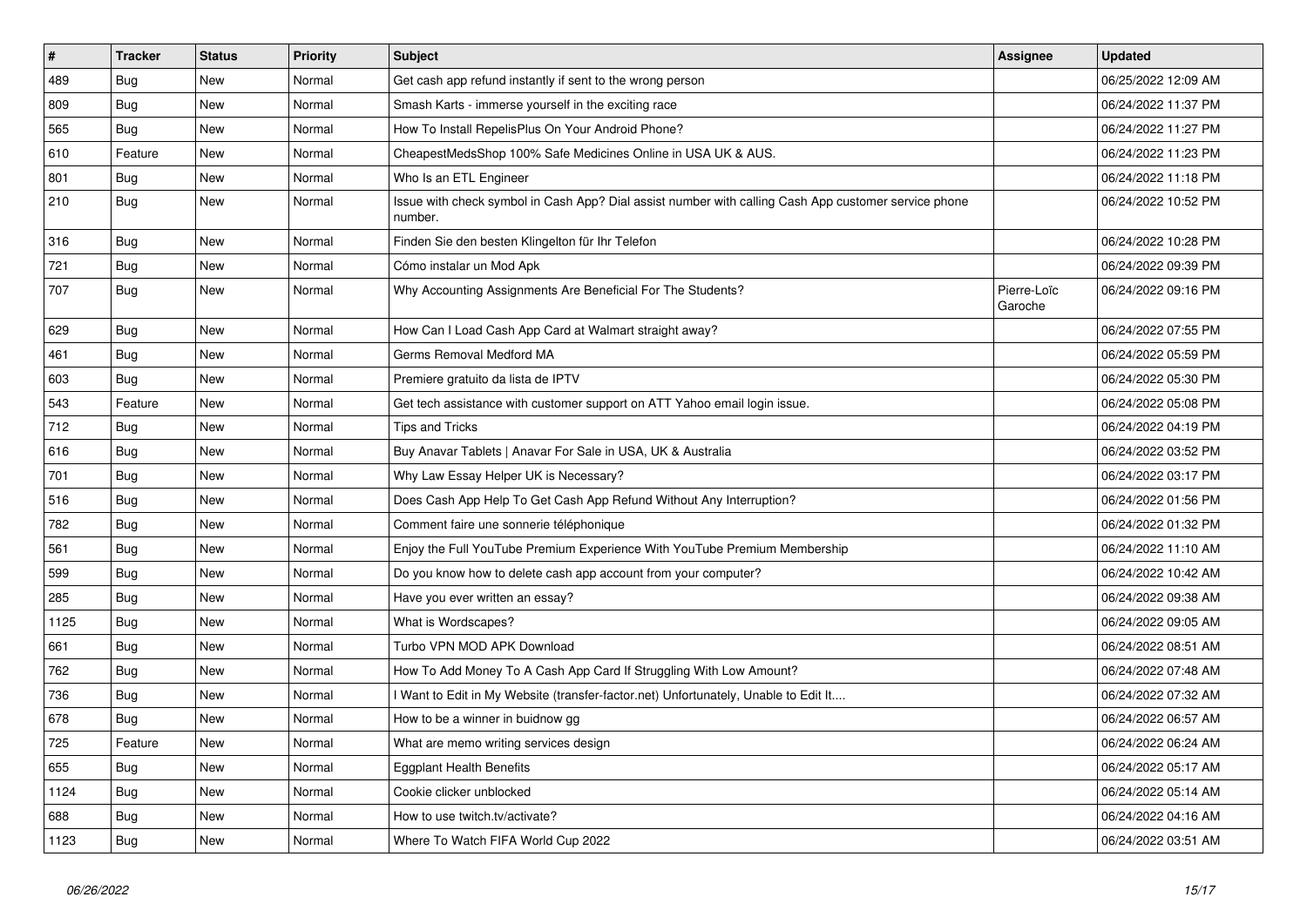| $\sharp$ | <b>Tracker</b> | <b>Status</b> | <b>Priority</b> | <b>Subject</b>                                                                      | Assignee               | <b>Updated</b>      |
|----------|----------------|---------------|-----------------|-------------------------------------------------------------------------------------|------------------------|---------------------|
| 761      | <b>Bug</b>     | New           | Normal          | What is it about basketball that makes it so popular in the United States?          | Corentin<br>Lauverjat  | 06/24/2022 03:48 AM |
| 134      | Bug            | <b>New</b>    | Normal          | wisegolfers                                                                         |                        | 06/24/2022 03:34 AM |
| 222      | Bug            | New           | Normal          | Social Profile links                                                                |                        | 06/24/2022 02:53 AM |
| 933      | Bug            | <b>New</b>    | Normal          | How Can I Watch Movies on My Mobile Phone                                           |                        | 06/24/2022 12:55 AM |
| 172      | Feature        | New           | Normal          | pgdm colleges in bangalore                                                          |                        | 06/23/2022 10:47 PM |
| 145      | <b>Bug</b>     | New           | Normal          | abdulbaissagar                                                                      |                        | 06/23/2022 10:46 PM |
| 550      | <b>Bug</b>     | <b>New</b>    | Normal          | Nederland FM - beste manieren om naar internationale radio op internet te luisteren |                        | 06/23/2022 08:56 PM |
| 656      | <b>Bug</b>     | New           | Normal          | Kiwi Nutrition Facts And Health Benefits                                            |                        | 06/23/2022 05:18 PM |
| 594      | Feature        | New           | Normal          | How does research proposal help online make it easy for me?                         |                        | 06/23/2022 04:40 PM |
| 271      | Feature        | New           | Normal          | Fashion                                                                             |                        | 06/23/2022 02:36 PM |
| 693      | Feature        | New           | Normal          | How To Get My Money Back From The Cash App To Your Wallet?                          |                        | 06/23/2022 02:32 PM |
| 816      | Bug            | <b>New</b>    | Normal          | Play Scribble io fun with everyone                                                  |                        | 06/23/2022 10:52 AM |
| 576      | <b>Bug</b>     | New           | Normal          | So laden Sie ein Instagram-Bild herunter                                            |                        | 06/23/2022 09:23 AM |
| 460      | <b>Bug</b>     | <b>New</b>    | Normal          | Floor Cleaning Medford MA                                                           |                        | 06/23/2022 08:39 AM |
| 815      | <b>Bug</b>     | New           | Normal          | how do i call cash app customer service                                             | Xavier Thirioux        | 06/23/2022 08:36 AM |
| 471      | <b>Bug</b>     | <b>New</b>    | Normal          | Residential Floor Cleaning Westchester MA                                           |                        | 06/23/2022 07:55 AM |
| 174      | Feature        | <b>New</b>    | Normal          | Digital Marketing Philadelphia                                                      |                        | 06/23/2022 07:06 AM |
| 654      | Feature        | New           | Normal          | <b>Peach Health Benefits</b>                                                        |                        | 06/23/2022 05:34 AM |
| 632      | Bug            | <b>New</b>    | Normal          | CheapestMedsShop   100% Safe Medicines Online in UK & AUS.                          |                        | 06/23/2022 05:23 AM |
| 817      | Bug            | <b>New</b>    | Normal          | Pacman 30th Anniversary                                                             |                        | 06/23/2022 04:51 AM |
| 1122     | <b>Bug</b>     | New           | Normal          | Count the number of words on the Microsoft Word application in the phone            |                        | 06/23/2022 04:19 AM |
| 313      | Bug            | <b>New</b>    | Normal          | Water Extraction Services in Virginia Beach VA                                      |                        | 06/23/2022 02:14 AM |
| 766      | <b>Bug</b>     | New           | Normal          | Pobreflix Mod APK Review                                                            |                        | 06/23/2022 01:39 AM |
| 562      | <b>Bug</b>     | New           | Normal          | Learn Basic Mahjong Rules                                                           |                        | 06/23/2022 12:48 AM |
| 245      | Bug            | <b>New</b>    | Normal          | Write My Essay For Me Cheap                                                         |                        | 06/22/2022 05:30 PM |
| 926      | Bug            | New           | Normal          | tavor 7                                                                             |                        | 06/22/2022 05:08 PM |
| 155      | <b>Bug</b>     | New           | Normal          | Cant access my cash app account                                                     | Pierre-Loïc<br>Garoche | 06/22/2022 02:15 PM |
| 1121     | Bug            | <b>New</b>    | Normal          | LustreC do not run                                                                  |                        | 06/22/2022 08:43 AM |
| 796      | <b>Bug</b>     | <b>New</b>    | Normal          | How Does Cash App ++ actually work and What is the process of it                    |                        | 06/22/2022 07:03 AM |
| 614      | Bug            | New           | Normal          | Como baixar o MOD APK no celular                                                    |                        | 06/22/2022 04:46 AM |
| 606      | Feature        | New           | Normal          | Play unblocked cookie crush 3                                                       | Pierre-Loïc<br>Garoche | 06/22/2022 04:12 AM |